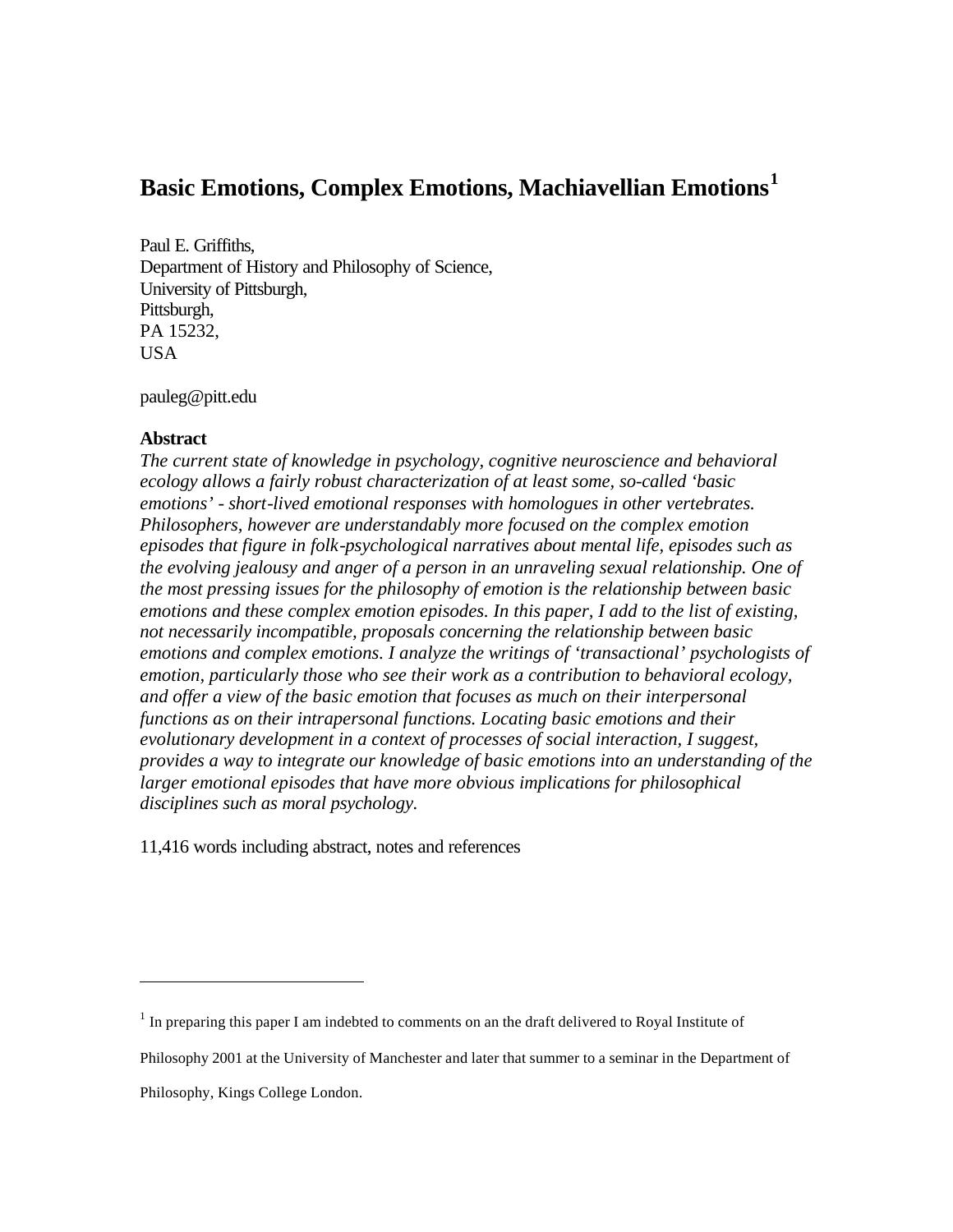# **1. Emotion Episodes**

According to the distinguished philosopher Richard Wollheim, an emotion is an extended mental episode that originates when events in the world frustrate or satisfy a pre-existing desire (Wollheim, 1999). This leads the subject to form an attitude to the world which colors their future experience, leading them to attend to one aspect of things rather than another, and to view the things they attend to in one light rather than another. The idea that emotions arise from the satisfaction or frustration of desires - the 'match-mismatch' view of emotion etiology - has had several earlier incarnations in the psychology of emotion<sup>2</sup>. Early versions of this proposal were associated with the attempt to replace the typology of emotion found in ordinary language with a simpler theory of drives and to define new emotion types in terms of general properties such as the frustration of a drive. The match-mismatch view survived the demise of that revisionist project and is found today in theories that accept a folk-psychological-style taxonomy of emotion types based on the meaning ascribed by the subject to the stimulus situation. For example, the matchmismatch view forms part of the subtle and complex model of emotion episodes developed over many years by Nico Frijda (Frijda, 1986). According to Frijda, information about the 'situational antecedents' of an emotion - the stimulus in its context, including the ongoing goals of the organism - is evaluated for its relevance to the multiple concerns of the organism. Evaluation of match-mismatch - the degree of compatibility between the situation and the subject's goals - forms part of this process.

 $2$  See, for example, (Mandler, 1984).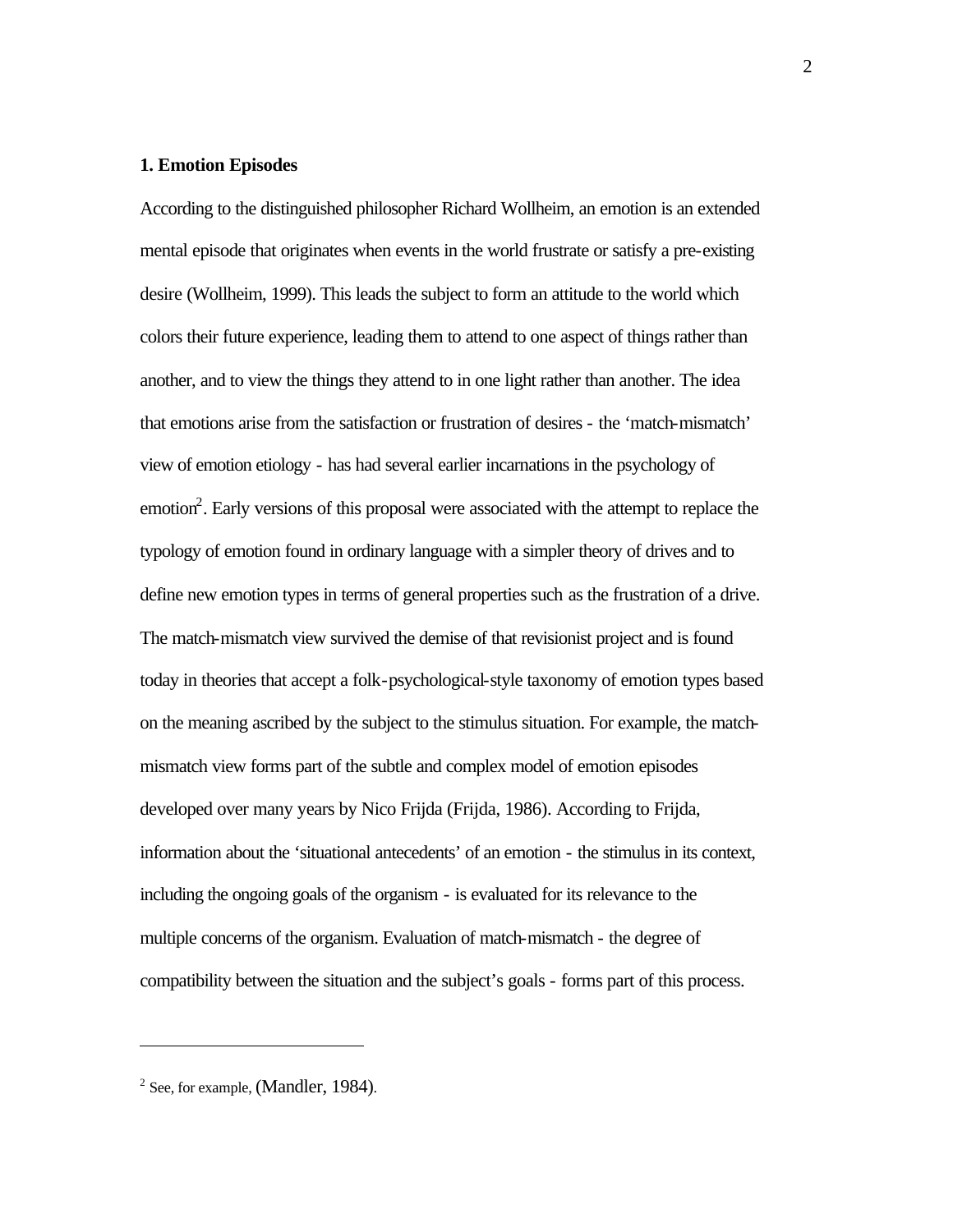The result of the evaluation process is an understanding of the situation in terms of the possible actions it affords and the urgency of adopting a course of action. This understanding may in turn initiate physiological changes readying the organism for action and the formation of dispositions to act on various anticipated contingencies. Each stage of the emotion process is regulated by cognitive activity outside the emotion process itself, and the whole emotion process operates in a 'continual updating' mode leading to a varied emotion episode, rather than 'running its course' to result in a single emotion. Many other 'cognitive appraisal' theories of emotion share Frijda's conception of an ongoing process of evaluation with feedback and hence are theories of emotion episodes rather than theories of the elicitation of a single emotion. But at the heart of all these models are claims about the features of the emotion-eliciting situation that lead to the production of one emotion or another at some point in the episode. These claims are usually expressed as a set of dimensions against which the situation is assessed, one of which often corresponds to match-mismatch. Many theorists label points in the resulting evaluation hyperspace with the names of emotion categories, which would seem to imply that the type-identity of an emotion is determined by the evaluation process<sup>3</sup>.

Research in the 'dimensional appraisal' tradition consists mainly in documenting the association of regions in the hyperspace defined by the proposed dimensions of evaluation with particular emotional responses. Frijda's model has been criticized for its very comprehensiveness - its desire to account for every finding documented in this rich

 $3$  For a review of appraisal theories, see (Scherer, 1999).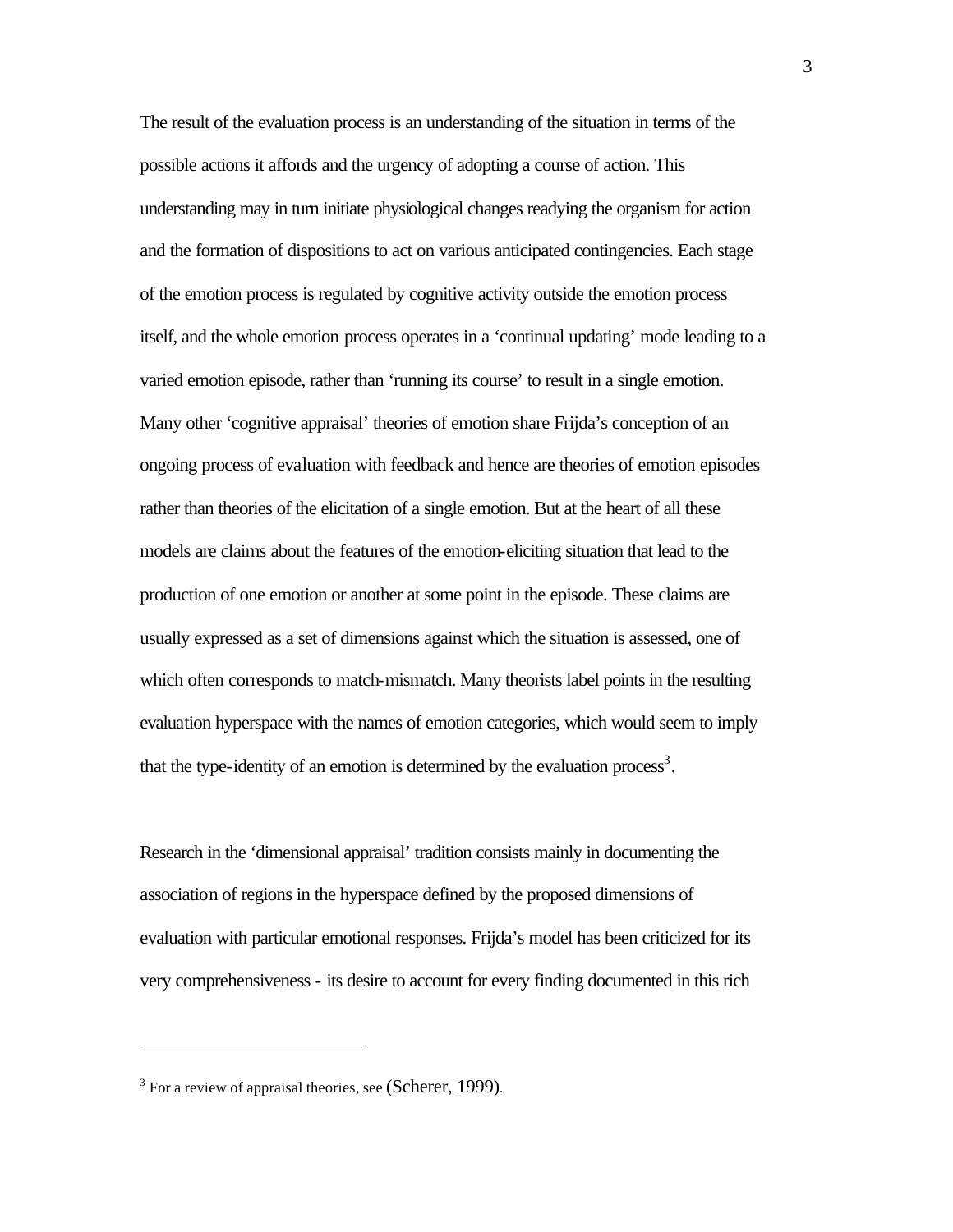empirical literature (Scherer, 1999). This form of criticism is well known to philosophers of science from the example of Darwin's 1868 theory of pangenesis. A comprehensive theory that fits all the known data is unable to perform one of the vital functions of theory, which is to contradict the 'facts', leading to their reexamination and the progressive transformation of the empirical base. In contrast to Darwin's theory of pangenesis, Mendelian genetics contradicted not only much accepted low-level theory about heredity but also contradicted what appeared to be the simple, factual outcome of many breeding experiments. One might hope that a psychological theory of emotion would have the same effect - leading us to reexamine some of our existing beliefs.

Appraisal theorists have also become sensitive to the charge that their models are not based on the reality of emotion processes, but rather on the image of those processes recorded in folk-wisdom. This is because appraisal models have traditionally been tested by asking people who have experienced a particular emotion to report on the appraisal process, or even by asking people to report on the relevance of certain dimensions of evaluation to certain emotion concepts. This comes close to 'conceptual analysis by numbers' or, as the leading appraisal theorist Klaus Scherer has expressed it, to studies that "do little more than explicate the implicational semantic structures of our emotion vocabulary" (Scherer, 1999: 655). This challenge to appraisal theory can be met in a number of ways, including studies that manipulate situational factors relevant to the dimensions of appraisal and predict the resultant change in emotion, and studies that rely on objective measures of emotion rather than self-report. The ongoing effort to test appraisal theories as theories of emotion, rather than as elucidations of folk theory, has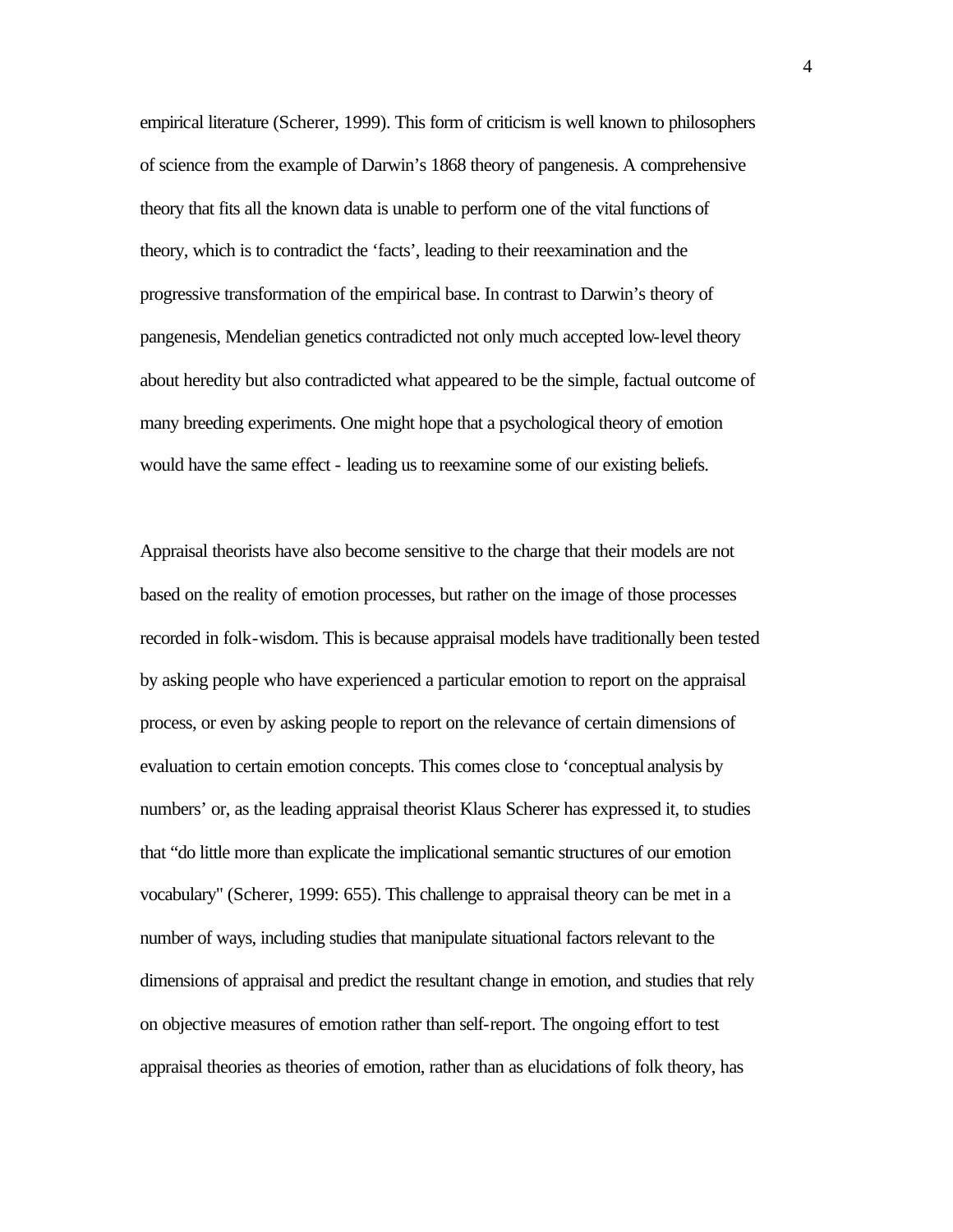led to a consensus that emotions do not walk in step with cognitive evaluation of the stimulus unless the notion of 'cognitive evaluation' is broadened to include sub-personal processes (Teasdale, 1999). Appraisal theorists have come to accept that even such apparently conceptually complex dimensions of evaluation as Richard Lazarus's 'core relational themes' (Lazarus, 1991) can be assessed: 1. Without the information evaluated being available to other cognitive processes, 2. Before perceptual processing of the stimulus has been completed, and 3. Using only simple, sensory concepts to define the property that has to be identified. Some evidence supporting such 'multi-level appraisal theories' will be considered at more length in section three, as will their philosophical implications.

## **2. Basic Emotions**

 $\overline{a}$ 

The emotion episodes which are the main focus of Wollheim's work, and that of other well-known philosophers<sup>4</sup>, are very different entities from the most intensively studied emotions - the so-called 'basic emotions' of the Tomkins-Izard-Ekman tradition (Griffiths, 2001). Research on the basic emotions began in the 1860s with Darwin's efforts to reveal the 'true and original' forms of human emotional behavior. Having found painting and sculpture too dominated by convention to be of any use for this purpose, he took the innovative step of using photographs to establish which facial expressions were reliably recognized as indicating certain emotions by men and women in England. Darwin's *The Expression of the Emotions in Man and Animals* (Darwin, 1872) is

illustrated with many of the wonderful images he used in these experiments, some taken

<sup>4</sup> e.g. (Greenspan, 1988; Greenspan, 1995; Nussbaum, 2001)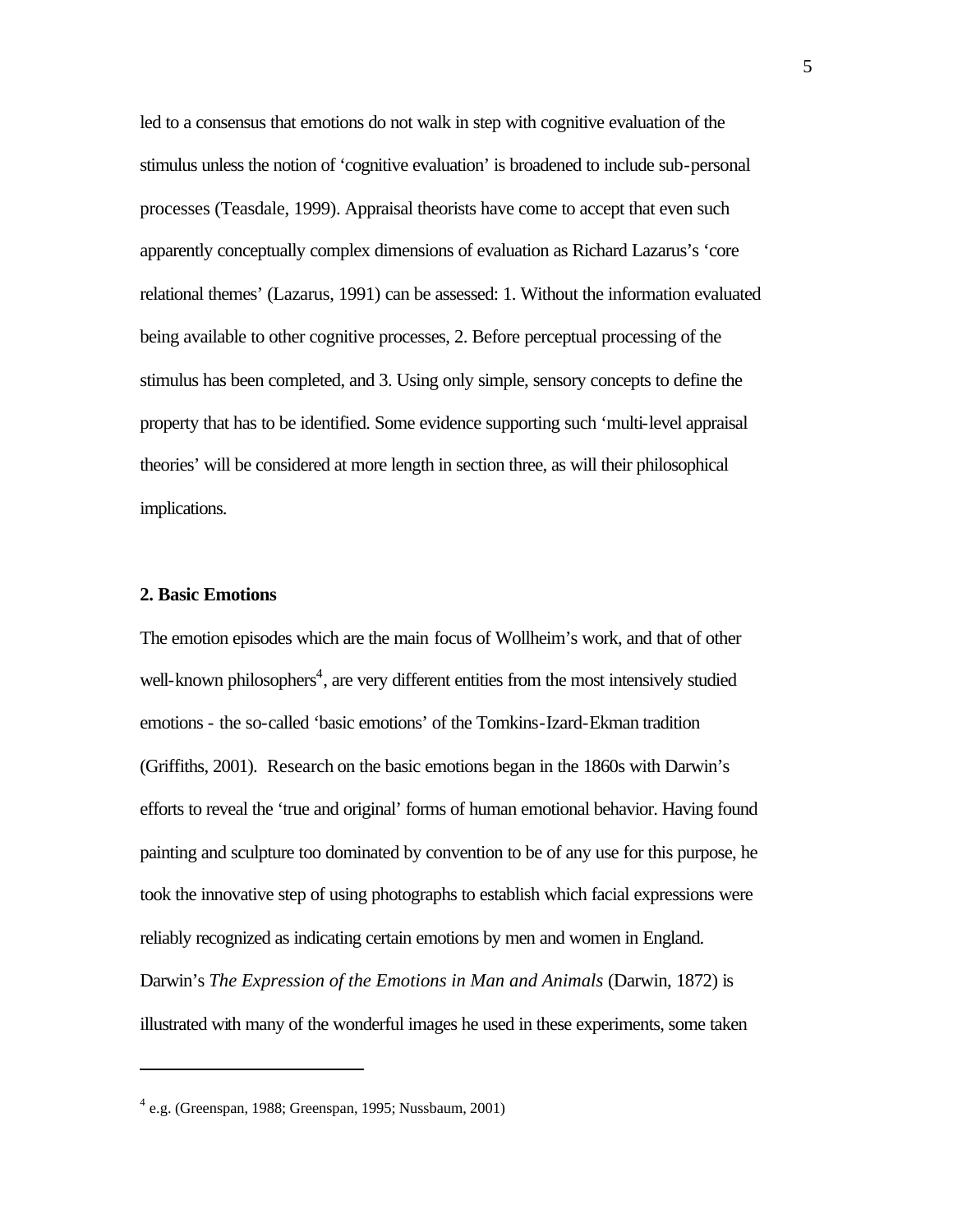from life and others posed by hired actors. Then, as he so often did, Darwin used his network of correspondents across the world to extend his investigations. In search of indigenous peoples not corrupted by exposure to European facial expressions Darwin contacted colonists at the edges of European expansion. In Australia, for example, he contacted a missionary in 'a remote part of Gippsland' and another correspondent who had ventured 'several hundred miles in the interior of Queensland'. Neglected for decades, Darwin's ideas on emotion were revived by animal behaviorists like Konrad Lorenz in the 1950s and were spectacularly confirmed in the 1960s. In one famous series of experiments the American psychologist Paul Ekman, again searching for subjects not exposed to European cultural conventions, worked amongst the Fore people of the New Guinean highlands. Using an ingenious experimental design that avoided the problem of translating the names of emotions into another language Ekman showed his subjects photographs of actors posing facial expressions associated with certain emotions. Then he asked them to pick out the face of a character in a story - a man sitting at the bedside of his dead child, for example, or a man unexpectedly confronted by a wild pig. The Fore informants reliably identified the correct faces - those Westerners would label as sadness and fear. Ekman also filmed the faces of Fore people acting out some of the same incidents and students back in the United States proved equally adept at identifying the intended emotion from these films (Ekman, 1972). At around the same time, human ethologists demonstrated the early emergence of some of these expressions in human infants (Eibl-Eibesfeldt, 1973) and primatologists reasserted the homology between human facial expressions and those of non-human primates (Chevalier-Skolnikoff, 1973).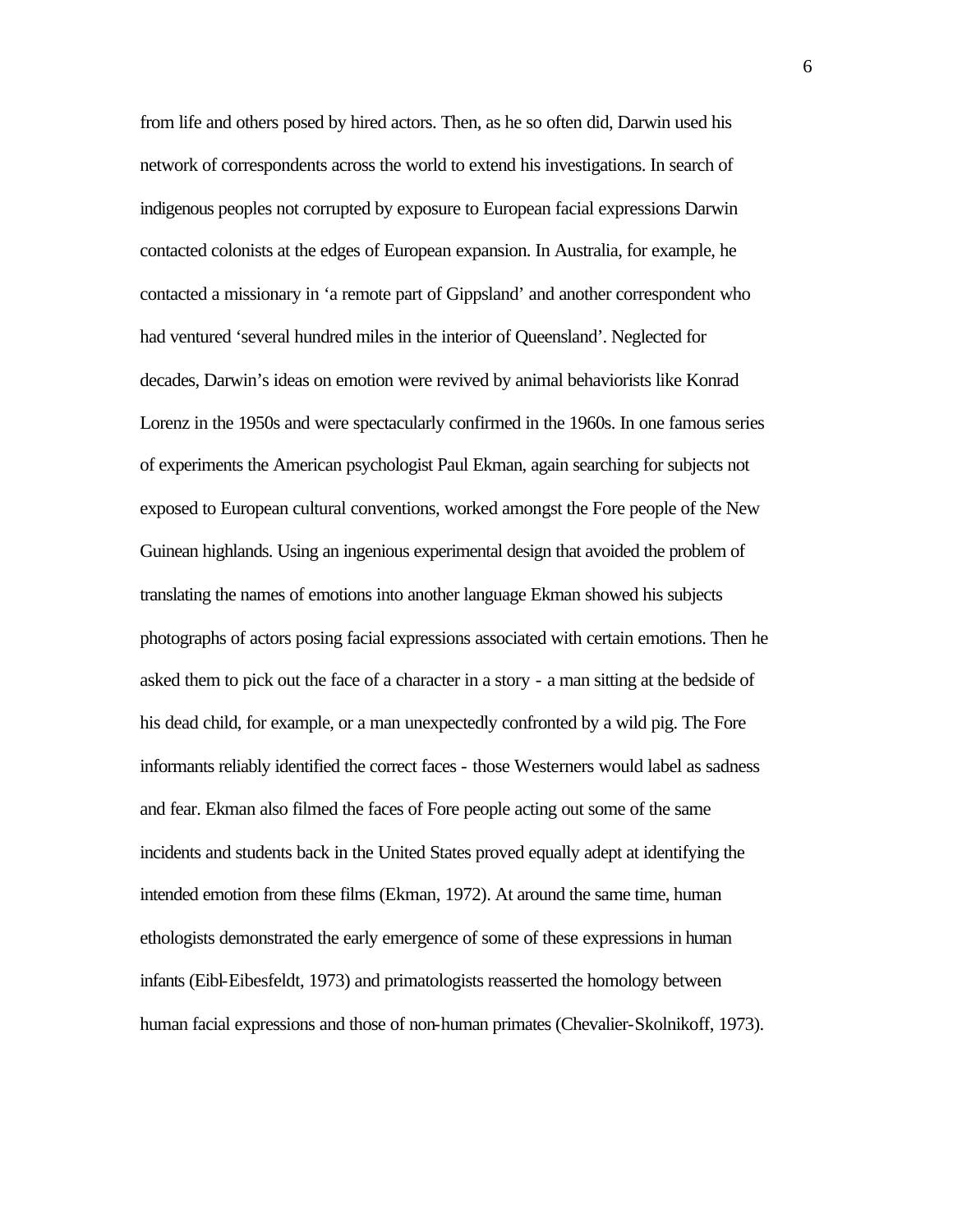So for the past thirty years, there has been a consensus that certain 'basic emotions' are found in all human cultures. These are commonly called fear, anger, disgust, sadness, joy and surprise (not to be confused with the simpler, reflex-like startle response). Naturally enough, when used in this context all these emotion words refer to phenomena less rich and varied than those they refer to in common speech. Each basic emotion has a distinctive facial expression and for most of them there is evidence of distinctive physiological responses, distinctive changes in the voice and evidence of cognitive phenomena like focusing attention on the emotion stimulus. Psychologists have disputed whether the basic emotions are really *basic*, that is, whether the other emotions are really all based on these six. They have also disputed whether the basic emotions are *emotions*, suggesting instead that they are mere building blocks that form parts of more complex psychological states, and that it is these complex states that better deserve the name 'emotions'. Emotions or not, however, the basic emotions clearly form part of what is going on in emotion episodes. The characteristic facial and other behaviors associated with the basic emotions are one criterion by which people apply emotion terms. Homologous and analogous states in animals are normally called emotions and both biologists and neuroscientists take it for granted that human emotions are some kind of elaboration of these animal emotions. Finally, the basic emotions are almost the only affective phenomena about which there is a strong consensus in the scientific literature. A philosophical theory of emotion must have some way, however dismissive, of accommodating these empirical findings. My own view is that rather than dismissing them, we can build on these findings about basic emotions to obtain insights into the nature of the more complex emotions that are of primary interest to philosophers.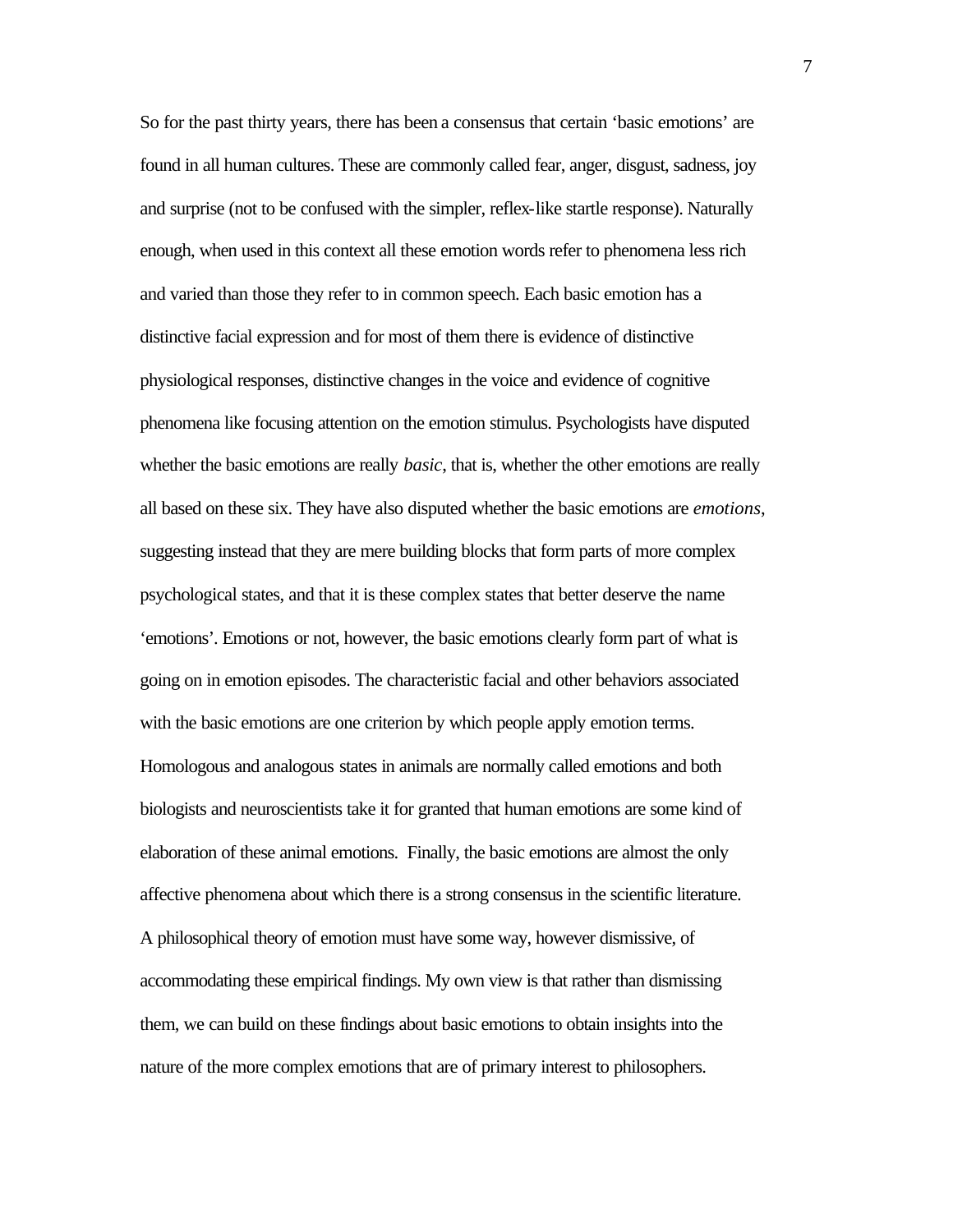#### **3. 'Affective primacy' and 'twin-pathway' models of emotion**

A controversial claim associated with research into the basic emotions is the 'affective primacy thesis'. Affective primacy means that emotional responses are independent of the rational evaluations we make of things; that we can be afraid of things that we know are not dangerous and angry about things we firmly believe to be just. In contrast, the 'cognitive' tradition in the philosophy of emotion has treated the connections between emotion and beliefs and desires about as set of conceptual truths (Deigh, 1994; Griffiths, 1989). Robert Solomon states that:

"all emotions presuppose or have as their preconditions, certain sorts of cognitions - an awareness of danger in fear, recognition of an offense in anger, appreciation of someone or something as lovable in love. Even the most hardheaded neurological or behavioral theory must take account of the fact that no matter what the neurology or the behavior, if a person is demonstrably ignorant of a certain state of affairs or facts, he or she cannot have certain emotions."

(Solomon, 1993: 11).

Many psychologists, however, claim to have demonstrated experimentally that emotions can occur in the absence of the relevant cognitions. The best known of these is Robert Zajonc, who showed that subjects can form preferences for stimuli to which they have been have been exposed subliminally so that their ability to identify those stimuli remains at chance levels (Zajonc, 1980). Many results have since been obtained which confirm Zajonc's discovery. Arne Öhman and his collaborators have conditioned subjects to dislike angry faces and subsequently elicited the conditioned emotional response when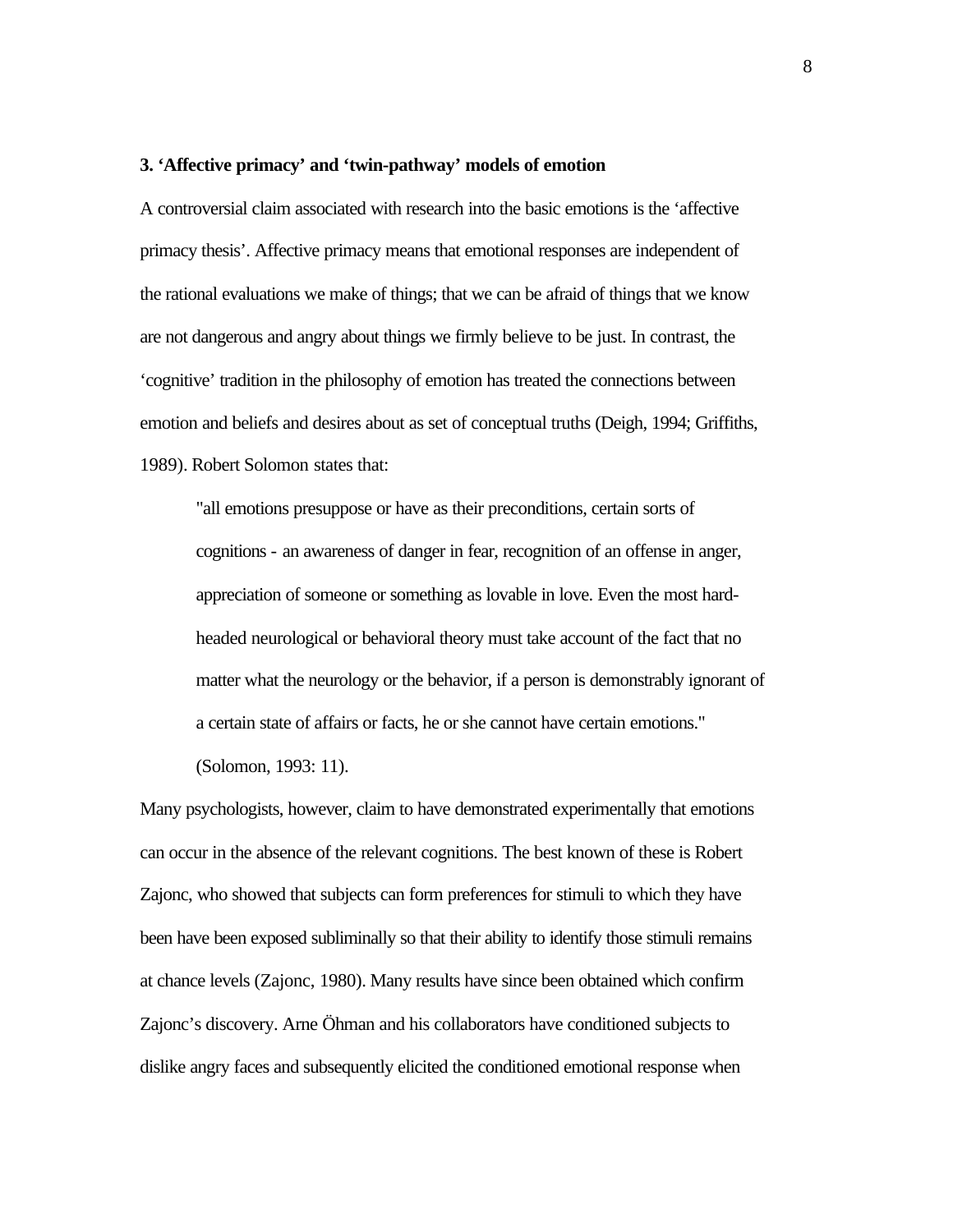those angry faces were masked by neutral faces so that subjects reported no conscious experience of them (Esteves & Öhman, 1993; Öhman, 1986). In a later study, subjects were exposed to subliminal images of snakes, spiders, flowers and mushrooms. Although the subjects showed no ability to identify which stimulus they had been exposed to, subjects with previously established snake phobia showed elevated skin conductance responses to the snake images and subjects with spider phobia showed this response to the spider images (Öhman & Soares,  $1994$ )<sup>5</sup>.

The original controversy aroused by Zajonc's results concerned whether emotions involve a 'cognitive evaluation of the stimulus' (Lazarus, Coyne, & Folkman, 1984; Zajonc, 1984a, 1984b). It has become clear that this was not a helpful formulation, and that what is really at issue is whether the information processing that leads to an emotional response is separate from that which leads to paradigmatically cognitive processes such as conscious report and recall, and whether the two kinds of information processing are different in kind. The predominant view at the present time is that emotions involve states that are, in some sense, representational and which constitute, in some sense, an evaluation of the stimulus (Charland, 1997; Izard, 1992; Lazarus, 1999). These states, however, can occur at many 'levels' (in a sense to be clarified below) and an evaluation that leads to an emotion can be separate from, and can contradict, the evaluation of the same stimulus that is verbally reportable and integrated with the organisms other reportable beliefs. Under normal conditions, of course, the beliefs a subject has about an emotion stimulus match their emotional response to that stimulus,

<sup>&</sup>lt;sup>5</sup> For a brief overview, see (Öhman, 2002).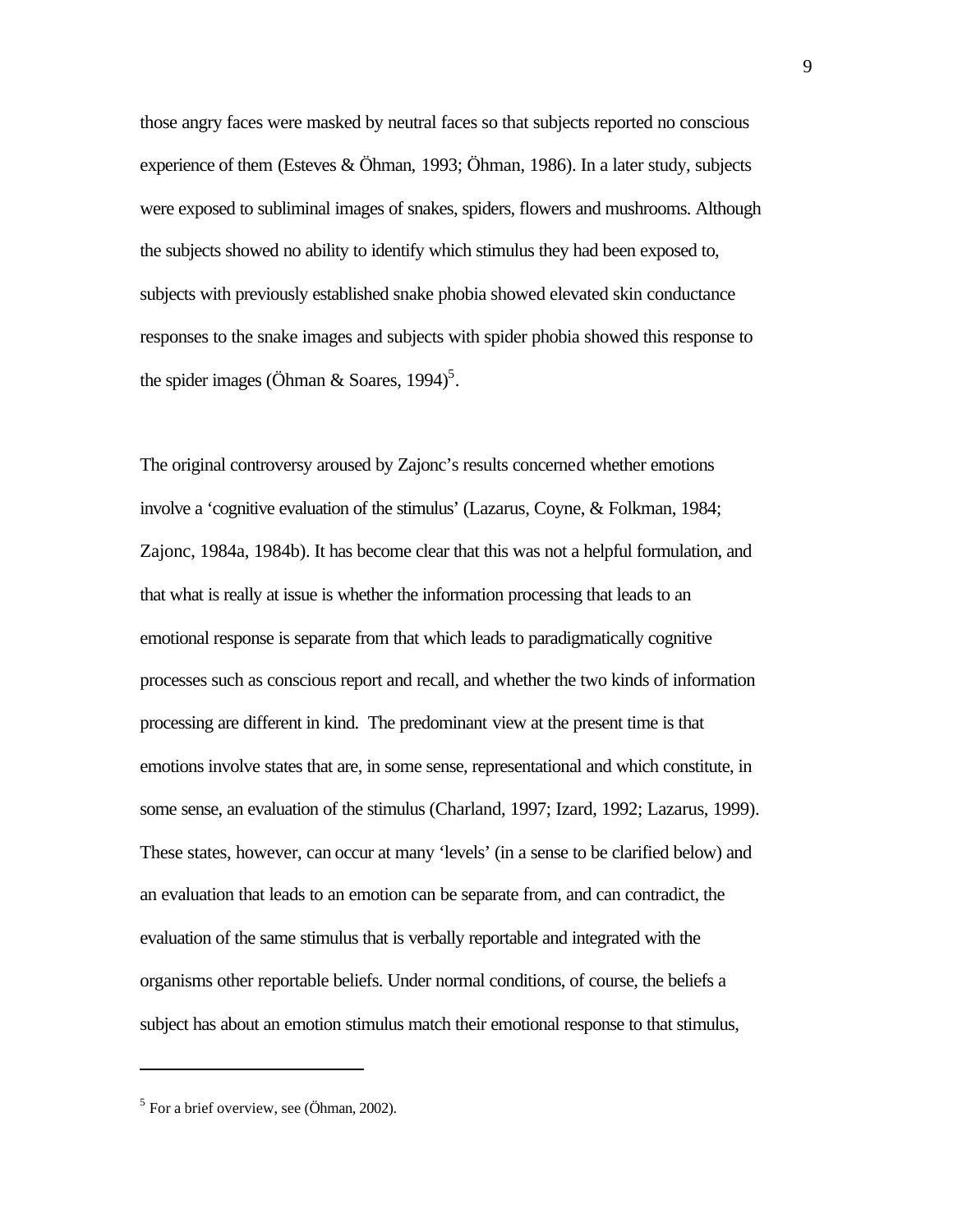but this is not always the case, and the affective primacy thesis was basically correct in its assertion that even under normal conditions there are two (or more) processes going on (Ekman, 1980; Griffiths, 1990; Rozin, 1976; Zajonc, 1980). In Paul Ekman's work these ideas are embodied in his concept of an 'automatic appraisal mechanism' - a cognitive subsystem dedicated to determining whether a stimulus will elicit an basic emotion and able to operate independently of the cognitive systems that lead to conscious, verbally reportable appraisals of the same stimulus.

This 'twin-pathway' approach to the elicitation of emotion has been solidly confirmed in the case of fear by the neuroscientist Joseph LeDoux (LeDoux, 1996; LeDoux, 1993). LeDoux distinguishes between 'cognitive computations' which yield information about stimuli and the relations between them, and 'affective computations' which yield information about the significance of stimuli for the organism and lead to physiological and behavioral responses appropriate to that significance. In fear, and probably at least some other basic emotions, key aspects of affective computation occur in the amygdala. The emotional evaluation of a stimulus can be driven by inputs at various levels of analysis. At a very early stage of perceptual processing, minimally processed data from thalamic sensory relay structures follows the 'low road' to the amygdala. This is the ultimate 'quick and dirty' route to rapid emotional response. Meanwhile, perceptual information follows a slower 'high road' to the visual, auditory, somatosensory, gustatory and olfactory cortices, projections from which to the amygdala allow responses to stimuli in a single, sensory modality. Lesions to these pathways inhibit emotional responses to stimulus features in the corresponding modalities. Finally, the amygdala receives inputs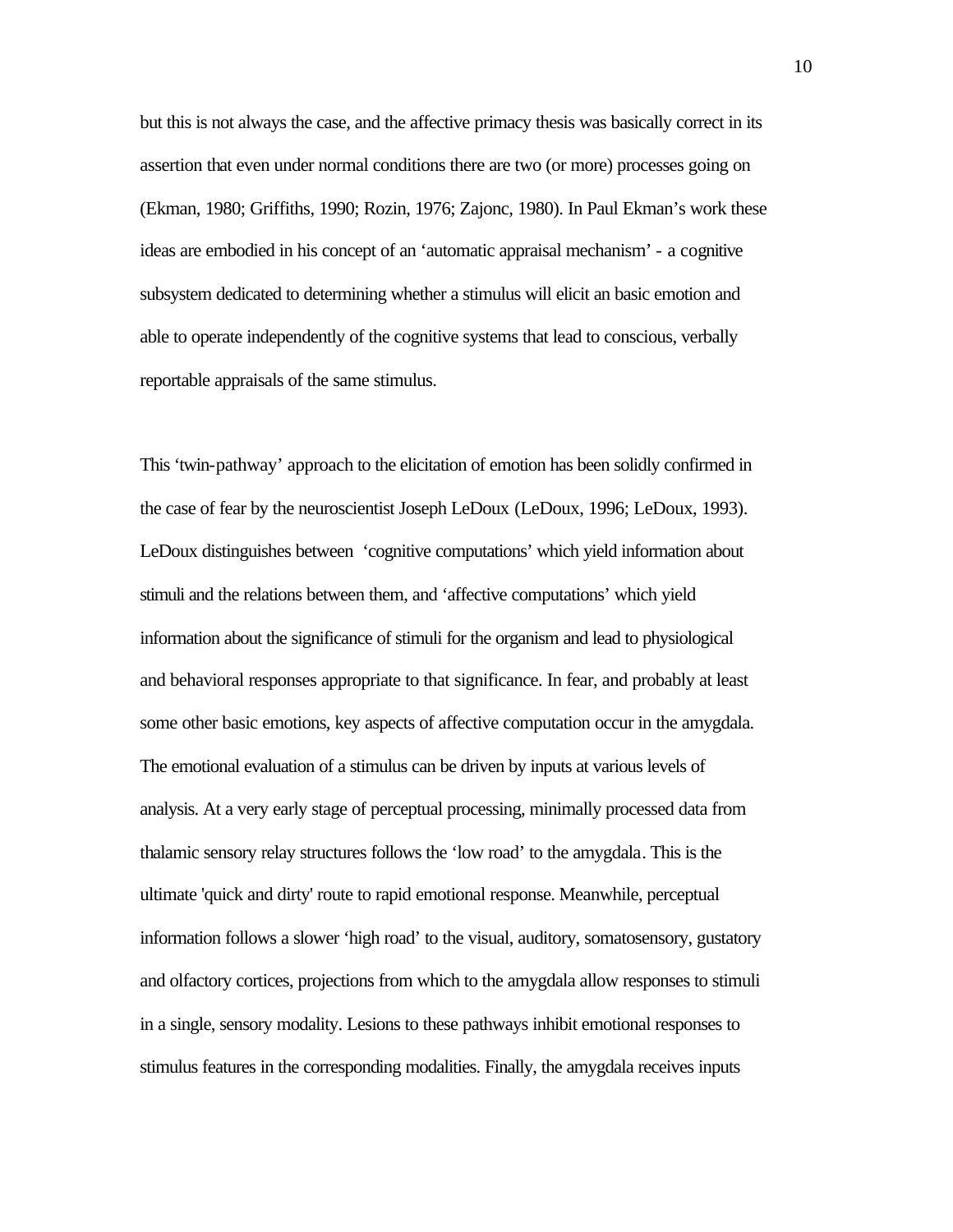from brain regions associated with full-blown, polymodal, perceptual representations of the stimulus situation and with memory, allowing the emotional response to be triggered by complex, contextual features of the stimulus. However it is triggered, it is the final response in the amygdala that is associated with fear conditioning, and conditioned fear responses to simple sensory-perceptual stimuli have been shown to be relatively hard to modify.

Twin (or multiple) pathway models of emotion have considerable implications for the theories of emotion episodes discussed in section one. They bolster existing concerns about the extent to which self-report data accurately reflect actual emotion processes. As Öhman puts it: "Thus, rather than being an important factor in the shaping of emotion, as assumed by most cognitively-oriented emotion theorists..., from the present perspective, conscious cognitive mechanisms enter late in the sequence of events, with the primary aim of finding some order in and evaluating what is going on. Therefore, self-reports may be a misleading route to the understanding of emotion..." (Öhman, 1999: 345). Findings like those of LeDoux have also increased the attraction of multi-level appraisal theories (Teasdale, 1999), which preserve the guiding insight that emotional states are directed onto states of affairs in the world without having to force emotions onto the procrustean bed of the traditional 'cognitive theory' of emotion.

Twin pathway models also have major implications for the philosophy of emotion, as I have argued elsewhere (Griffiths, 1990, 1997). What is at stake for philosophers is our ability to discover the nature of emotional processes by exploring the semantic relations between emotion terms. This approach rests on the idea that emotions are mental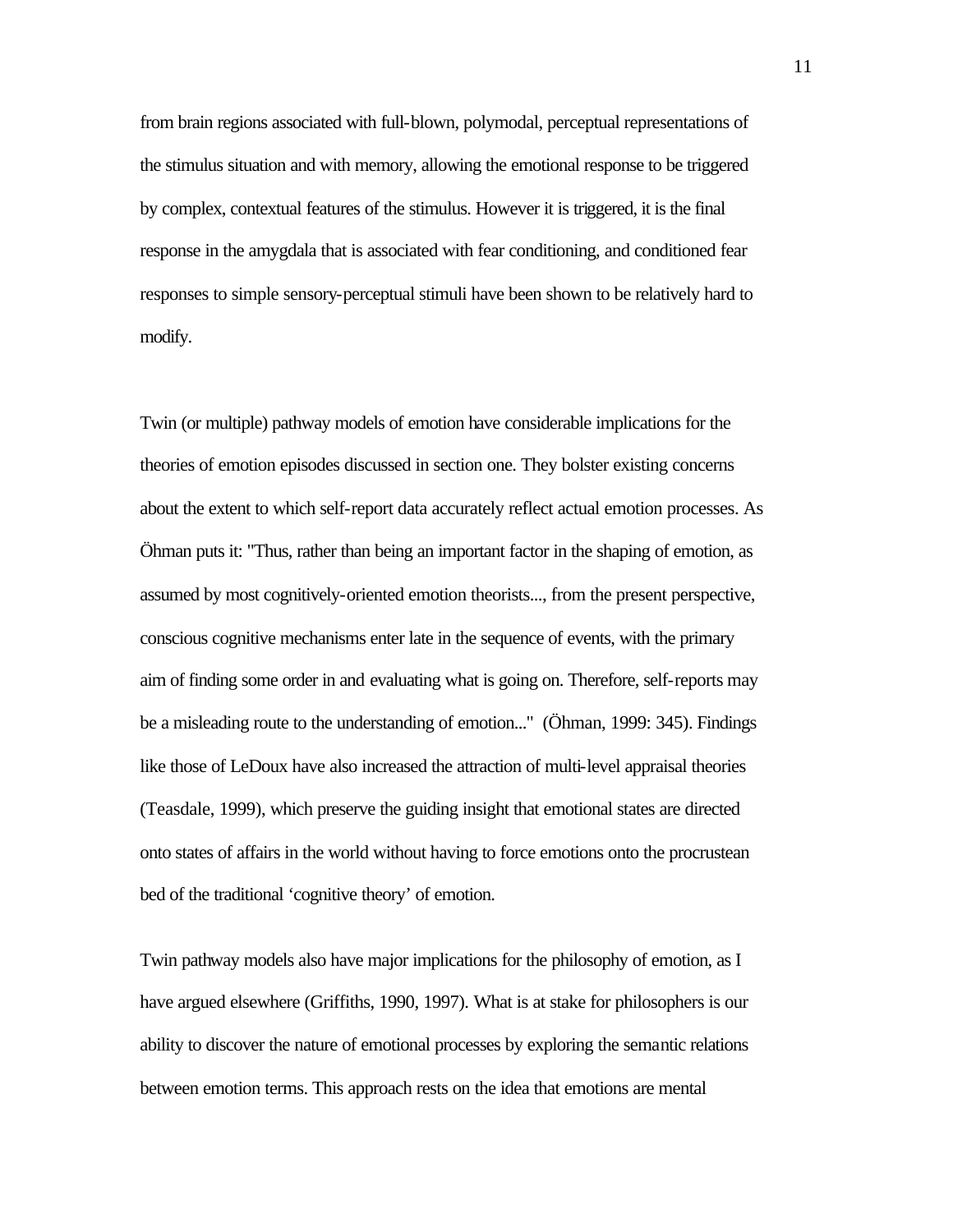representations and that emotional cognition manipulates these representations on the basis of their representational content. Hence emotional processes can be explored via the semantic 'logic' of emotions. Solomon's strictures on any future neuroscience, quoted above, depend on just this assumption. But twin-pathway models suggest that emotional representations are separate from representations of the same objects used for purposes and perhaps also different in kind. The 'separateness' (e.g. modularity or informational encapsulation) of emotional representations means that the way in which emotional and other representations interact, if they interact at all, depends on details of cognitive architecture as well as on the content of the representations. This architecture, of course, cannot be determined by studying the logical relations between emotion words. If, in addition, emotional representations are different in kind from other representations, then further problems arise. Contemporary naturalized theories of mental representation envisage the existence of several grades of representation (Dretske, 1981, 1988; Millikan, 1984). Many of the fine-grained semantic distinctions we make in natural language may fail to get a grip on representational states with more coarse-grained semantics. Millikan has also suggested that primitive mental representations may unite the functions of beliefs and desires in a single, undifferentiated functional role. Stephen Stich has explored the possibility that 'sub-doxastic' mental representations may fail to respect the logical operations that we expect to govern full-fledged beliefs (Stich, 1983). A good, and close, analogy is that between emotional representations and states of the early stages of visual processing. The states of edge and motion detectors in the visual system, for example, are clearly 'representations' in some general sense of that term, but we do not expect to be able to characterize the representational content of these states using sentences of English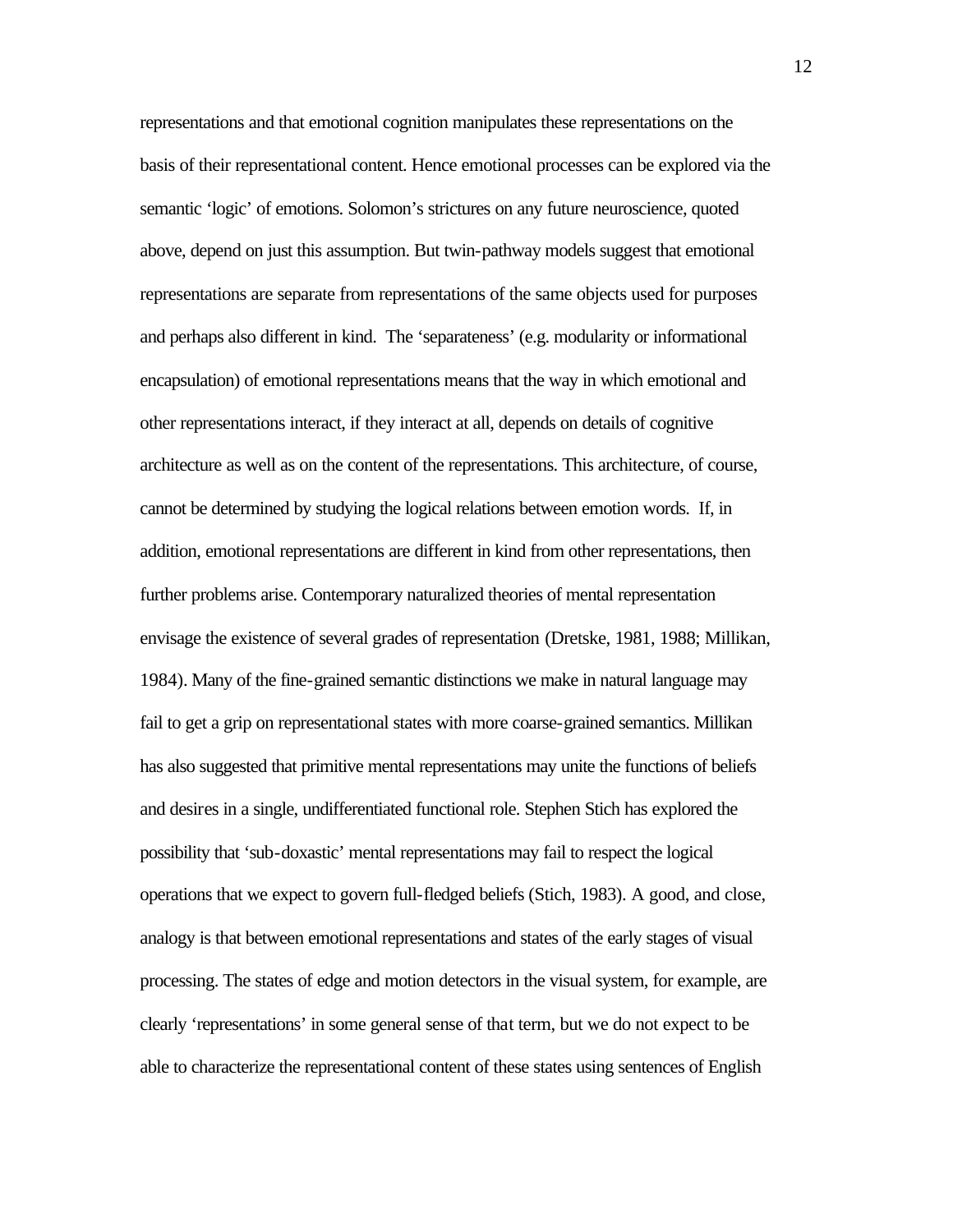while preserving all the semantic and inferential properties of those sentences! The representational content of an edge detector is only vaguely gestured at by the sentence "This is an edge" and this is not because of a lack of work on the 'logic of edges'. If emotional representations are, as research suggests, separate, and perhaps qualitatively distinct, from conscious, verbally reportable representations of the same stimuli, then traditional philosophical analysis of the 'logic' of fear and anger must be reconceived as akin to the 'logic' of memory or the 'logic' of perception. Such analytic projects represent the elucidation of a folk theory of the mind and are potentially as important as studies of folk-physics or ethnobiology, but they bear only an indirect and problematic relationship to the psychology of emotion. Failure to distinguish between elucidating the folk theory and studying emotion processes themselves is unlikely to lead to a good account of either.

#### **4. Beyond the basic emotions**

After this brief sketch of the basic emotions literature, I want to explore how we might build on the understanding of these emotions to model the complex emotions that mediate human social interaction; the emotions that are of greatest interest to philosophers, particularly aestheticians and moral psychologists. Numerous suggestions already exist as to how to do this. Some contemporary evolutionary psychologists believe that we can understand human emotion by straightforwardly extending the basic emotions approach to the rest of our emotional lives. Even a person's capacity to 'experience existential dread by considering their own death' may be an adaptation to some specific problem in human evolution (Gaulin & McBurney, 2001: 266). Following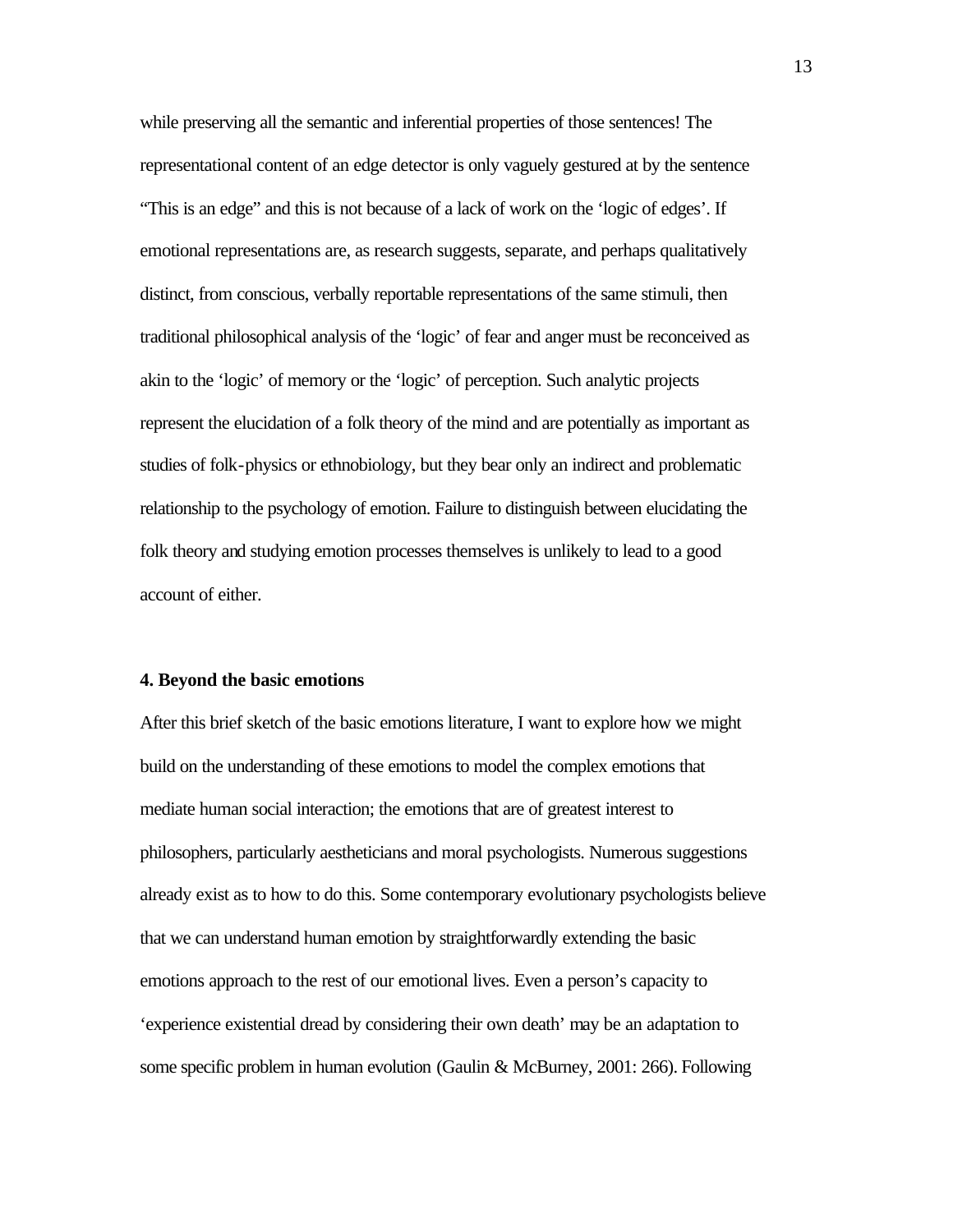this strategy, David Buss argues that the brain houses specialized circuits devoted to sexual jealousy (Buss, 2000). Like the fear circuits in the amygdala, these reacts to special inputs such as unusual scents or violations of rule about personal space and uses special-purpose computational algorithms to decide that a partner is committing adultery, often far in advance of any evidence that would provide rational grounds for that belief. The jealousy module in men causes them to behave violently to their partner as a deterrent to possible adultery, and Buss has speculated that it may even contain special rules for spouse-murder. Although better founded than, for example, Victor Johnston's suggestion that women experience negative emotions during menstruation to encourage them to get pregnant next time (Johnston, 1999: 135), Buss's claims still do not have the scientific credentials of Ekman's claims about the basic emotions or LeDoux's analysis of the fear circuits. Nevertheless, the basic emotions approach has been very successful, leading to one of the few areas of consensus in the science of emotion. It is only understandable if some psychologists believe that the correct approach is more of the same. Ekman himself has suggested a more extended list of sixteen basic emotions, amusement, anger, contempt, contentment, disgust, embarrassment, excitement, fear, guilt, pride in achievement, relief, sadness/distress, satisfaction, sensory pleasure and shame (Ekman, 1999). In contrast to most other advocates of an extended basic emotions approach, however, Ekman continues to insist that basic emotions are a distinctive class of psychological phenomena marked out by their automaticity, by unique behavioral and physiological signatures and by the existence of homologous states in other primates. His believes that empirical evidence of these features will probably be forthcoming for the states on his extended list. More doctrinaire evolutionary psychologists resist the demand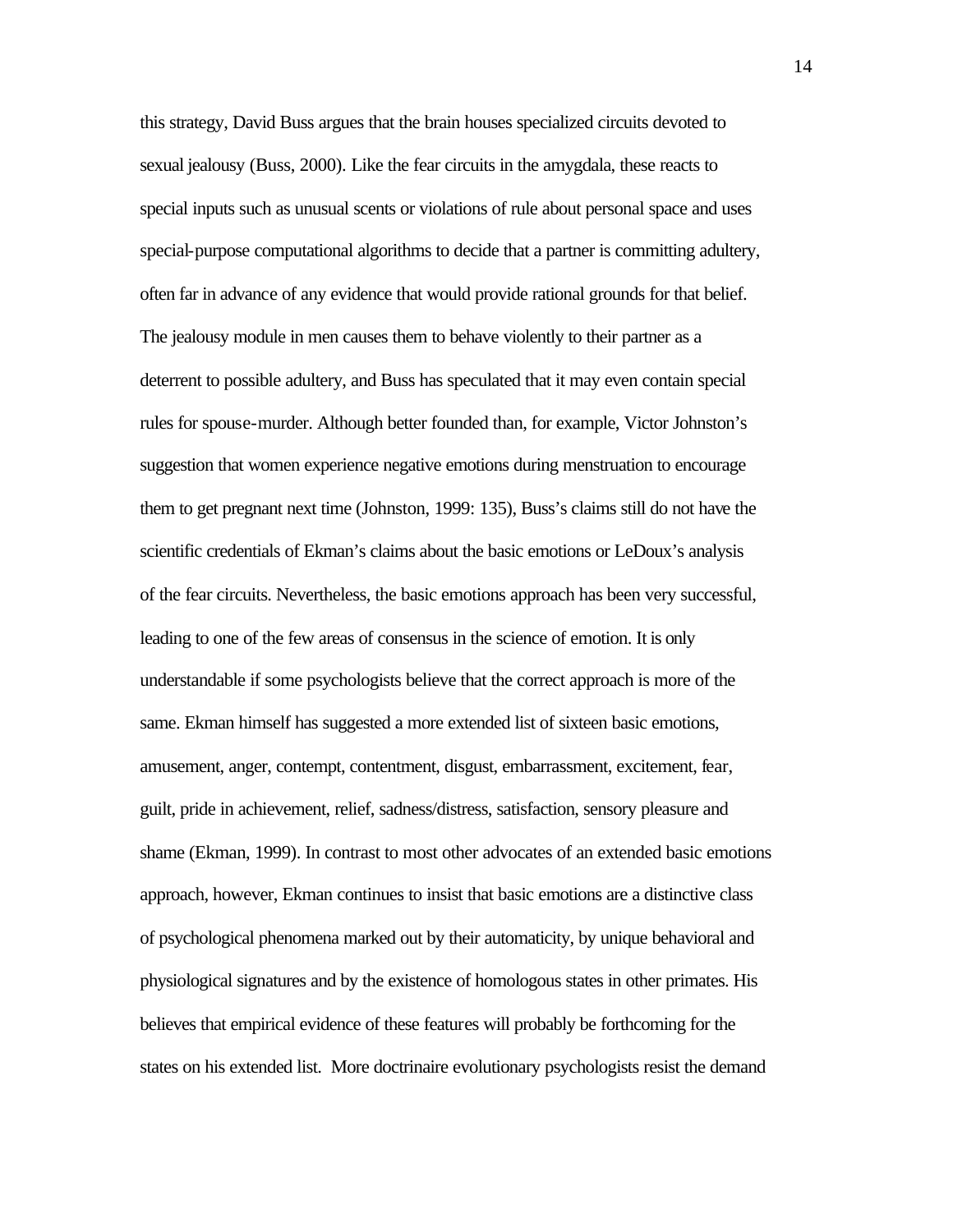for such evidence. Steven Gaulin and Donald McBurney argue that it is inappropriate to demand that an emotion have a distinctive facial expression, since it may be more adaptive to keep emotions secret (a view discussed at more length below). They suggest that many emotions are unique to humans, have no homologues in other primates and so cannot be studied using the comparative method. Finally, they urge that the recognition of new emotional adaptations should not be prevented by the inability of current measurement techniques to identify any distinctive physiology associated with that adaptation (Gaulin & McBurney, 2001: 264-7). While in line with the general theoretical position adopted by many contemporary evolutionary psychologists (Cosmides & Tooby, 2000), these arguments threaten to extend the meaning of 'basic emotion' to cover just about any phenomenon in the general domain of motivation and emotion for which a plausible evolutionary rationale can be suggested. Ekman's approach has the advantage that it identifies a range of broadly comparable and individually well-characterized psychological states. I have argued elsewhere that the methodological value of a list of basic emotions is to have a list of states of more or less *the same kind*, so that we can look for psychological and neurological principles about states of that kind (Griffiths, 1997).

In contrast to the evolutionary psychologists, the other currently popular attempt to build a more general theory on the foundation of the basic emotions draws a fundamental distinction between 'primary' (basic) and 'secondary' emotions. This is the revival of the early C20 James/Lange theory in the work of neuroscientist Antonio Damasio and his philosophical interpreters (Charland, 1995; Damasio, 1994; Damasio, 1999; Prinz, Forthcoming). These authors have argued that the phenomenology that accompanies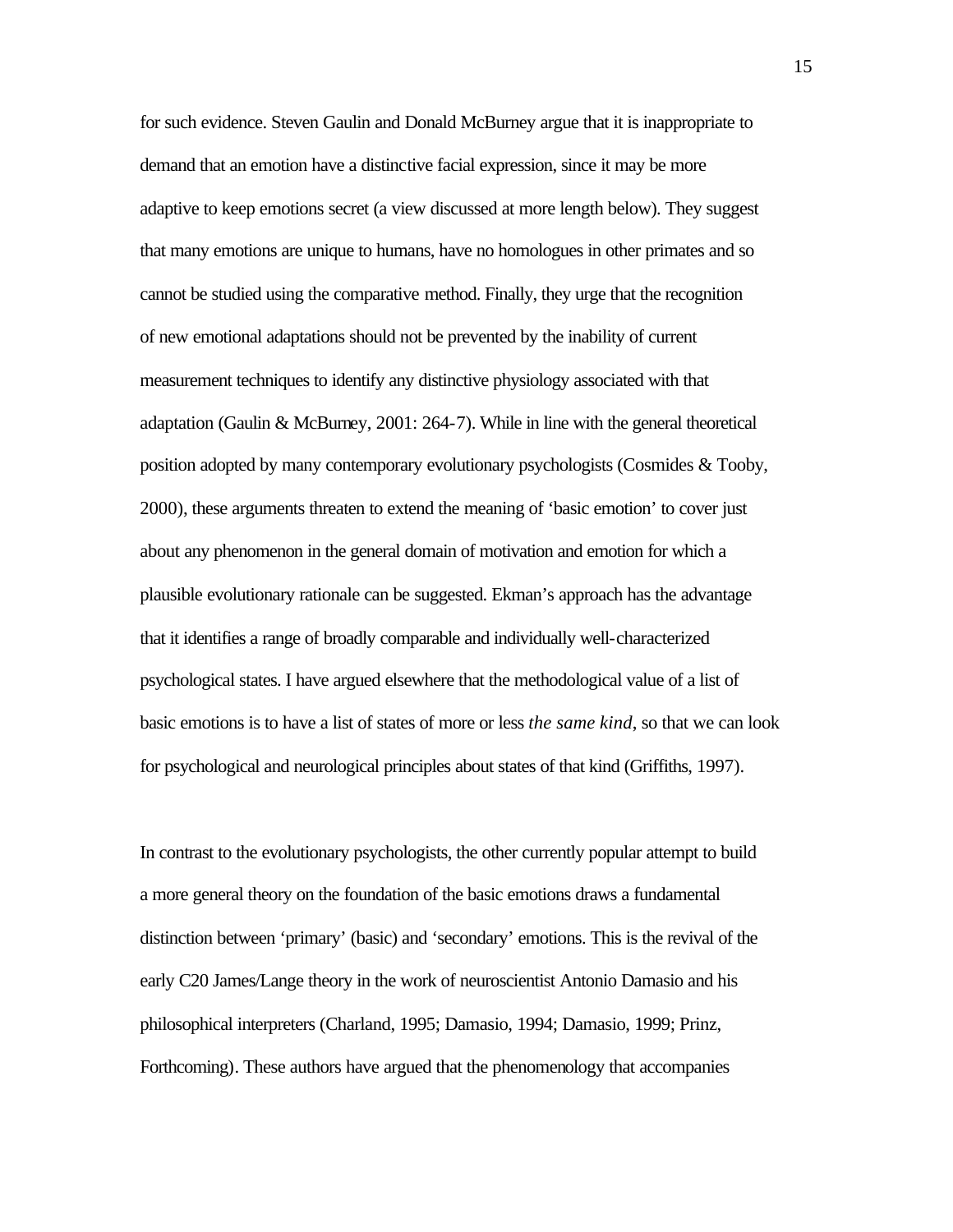basic emotions is the perception of bodily changes caused by the subcortical circuits that drive those responses. They argue further that these 'somatic appraisals' play important functional roles in cognition and action. More complex emotions involve subtly differentiated somatic appraisals and cognitive activity realized in the neo-cortex that accompanies some combination of basic emotions. Primary emotions are part of our evolutionary inheritance, shared by all normal humans and tied to specific types of stimuli. Secondary emotions are acquired during development, show cultural and individual variation and are sensitive to more complex and abstract features of the stimulus situation. This approach identifies each emotion with one type of somatic appraisal and focuses on the functions of emotions in the internal, cognitive economy of the organism.

In this paper, however, I want to introduce and explore a very different strategy for building on the basic emotions to illuminate complex emotional episodes. The strategy draws on recent work by 'transactional' psychologists of emotion (Fridlund, 1994; Fridlund, 1989; Parkinson, 1995). In contrast to somatic appraisal theorists, these theorists focus on the functions of emotion in interactions between organisms rather than their function in the organism's internal cognitive economy. From a transactional perspective, emotions are moves people make as they negotiate how they will be treated by others and how they will think of themselves and their situation in life. Sulking, for example, in which people sabotage what would normally be mutually rewarding interactions with a social or sexual partner and reject attempts at reconciliation after conflict, can be seen as a strategy for seeking a better global deal in that particular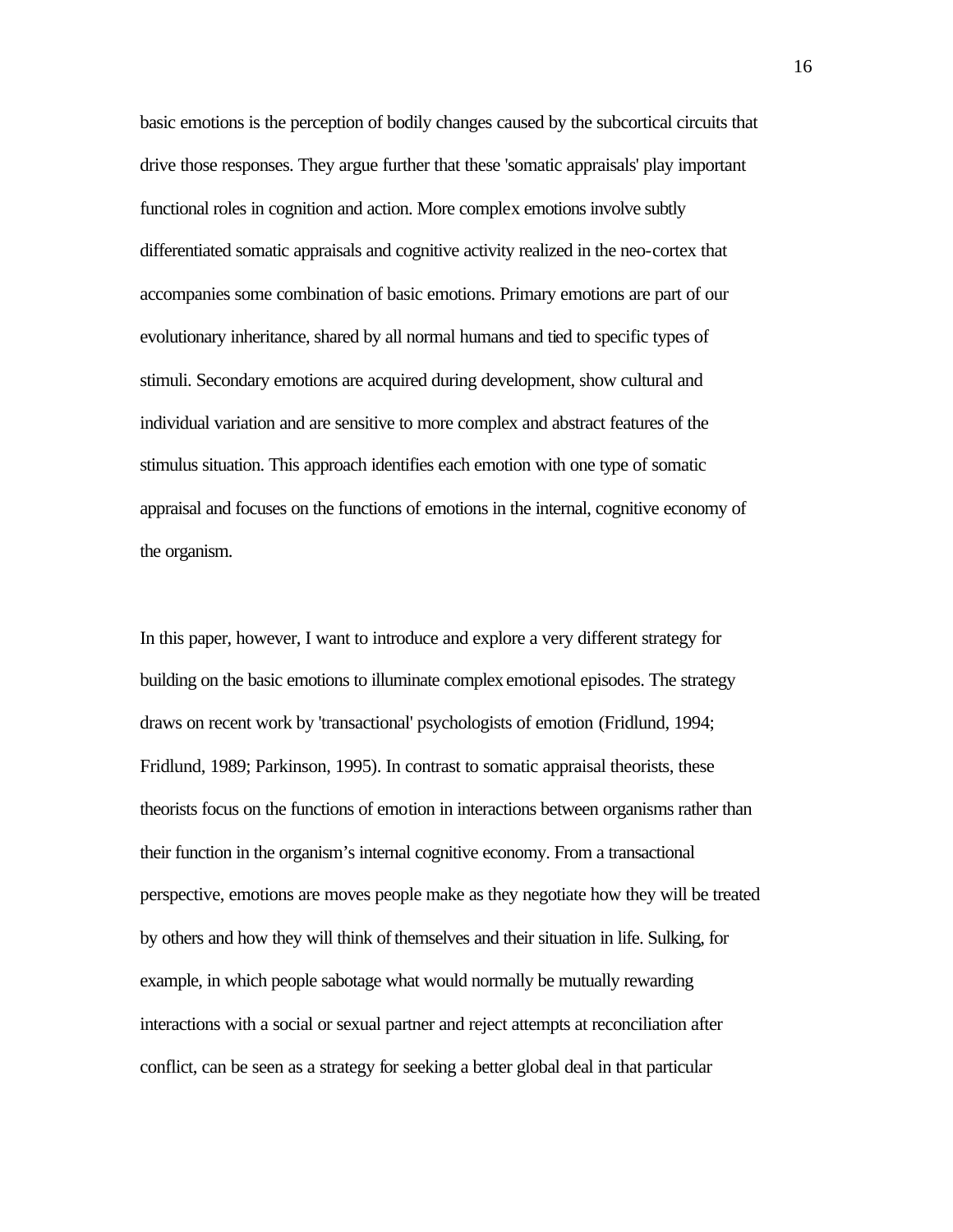relationship. People sulk because of what sulking will achieve, as much or more than because of what has happened. Interpretations of emotional behavior as 'strategic' or goal-directed behavior are a familiar feature of the literature on the 'social construction' of emotions (Griffiths, 1997: 137-167). The work I discuss here is significantly different, because it takes a 'strategic' or goal-directed perspective on the *basic* emotions and locates the origins of these features of emotion in an evolutionary account of mind. I suggest that a socially-oriented ('Machiavellian') perspective on the basic emotions can be incorporated into a theory of extended emotion episodes containing many emotional and cognitive events as parts - what Ekman has called 'emotion plots' (Ekman, 1999: 55) – in such a way as to provide biological underpinnings for ideas that have traditionally been associated with social constructionist or more generally culture-based account of emotion.

### **5. Emotions as Social Transactions**

There is a fundamental evolutionary puzzle about the conventional view that basic emotions have obligate facial expressions. Why would evolution produce organisms that are obliged to continually inform friend and enemy alike about their motivation and likely future behavior? As discussed above, some evolutionary psychologists have disputed Ekman's longstanding view that each evolved emotion has a distinctive facial signature. They argue that this will only be true for those emotions that it is in the interests of the organism to reveal. The best-known advocate of this view, however, is Alan Fridlund (Fridlund, 1994). Rather than arguing that there will be some emotions with facial signatures and some without, Fridlund makes a general prediction across the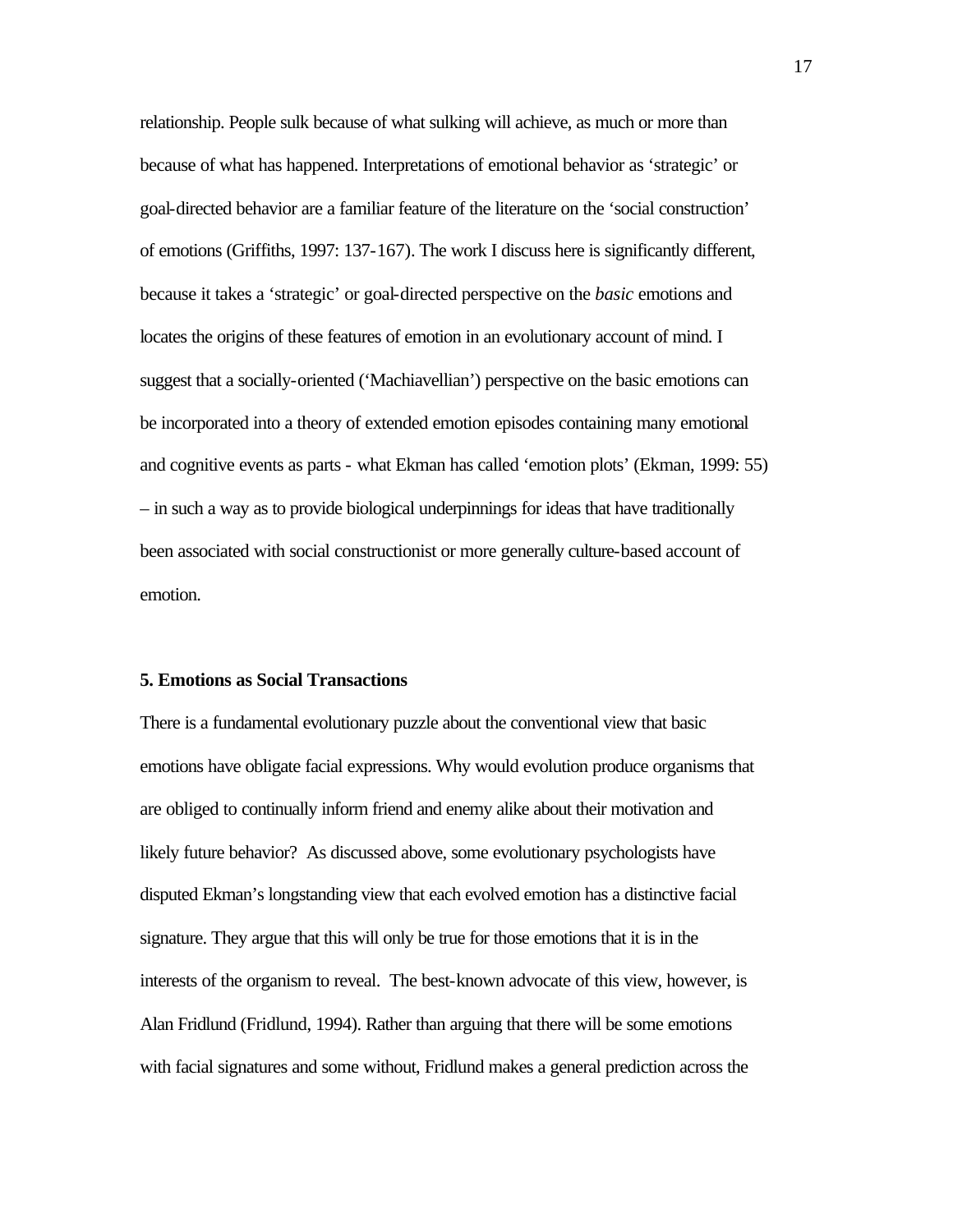whole range of emotions that organisms will produce displays when it is advantageous for them to do so and not at other times. Emotional behaviors, he argues, are primarily signals to other organisms and as such their production takes account of the presence of other organisms and of their relationship to the organism producing the display.

Several psychologists have conducted experiments to test this perspective on emotion, mostly seeking to find 'audience effects' - cases in which social context influences whether a particular stimulus elicits emotional behavior. For example, José Miguel Fernández-Dols and María-Angeles Ruiz-Belda have documented audience effects on the production of the so-called 'true smile' - the pan-cultural expression of happiness (Fernández-Dols & Ruiz-Belda, 1997). In a study of Spanish soccer fans they found that a wide range of facial, vocal and other behavior occurred when the favored team scored a goal. Smiles, however, occurred almost exclusively when one fan turned to another and sought to share their enthusiasm. Fernández-Dols and Ruiz-Belda found the same pattern in medal winners at the 1992 Barcelona Olympics. Gold medalists produced many signs of emotion during the medal ceremony, but smiled almost exclusively when interacting with the audience and officials. They concluded that happiness merely facilitates smiling, making it more likely to occur when the actual precipitating factor is present. That precipitating factor is a social interaction in which one person seeks to affiliate with another. Obviously, people do smile and produce other classical emotional expressions when they are alone, but several studies suggest that they do so much less often than we suppose. Even such apparently reflexive displays as faces produced in response to tastes and smells appear to be more marked in a social setting than in solitary subjects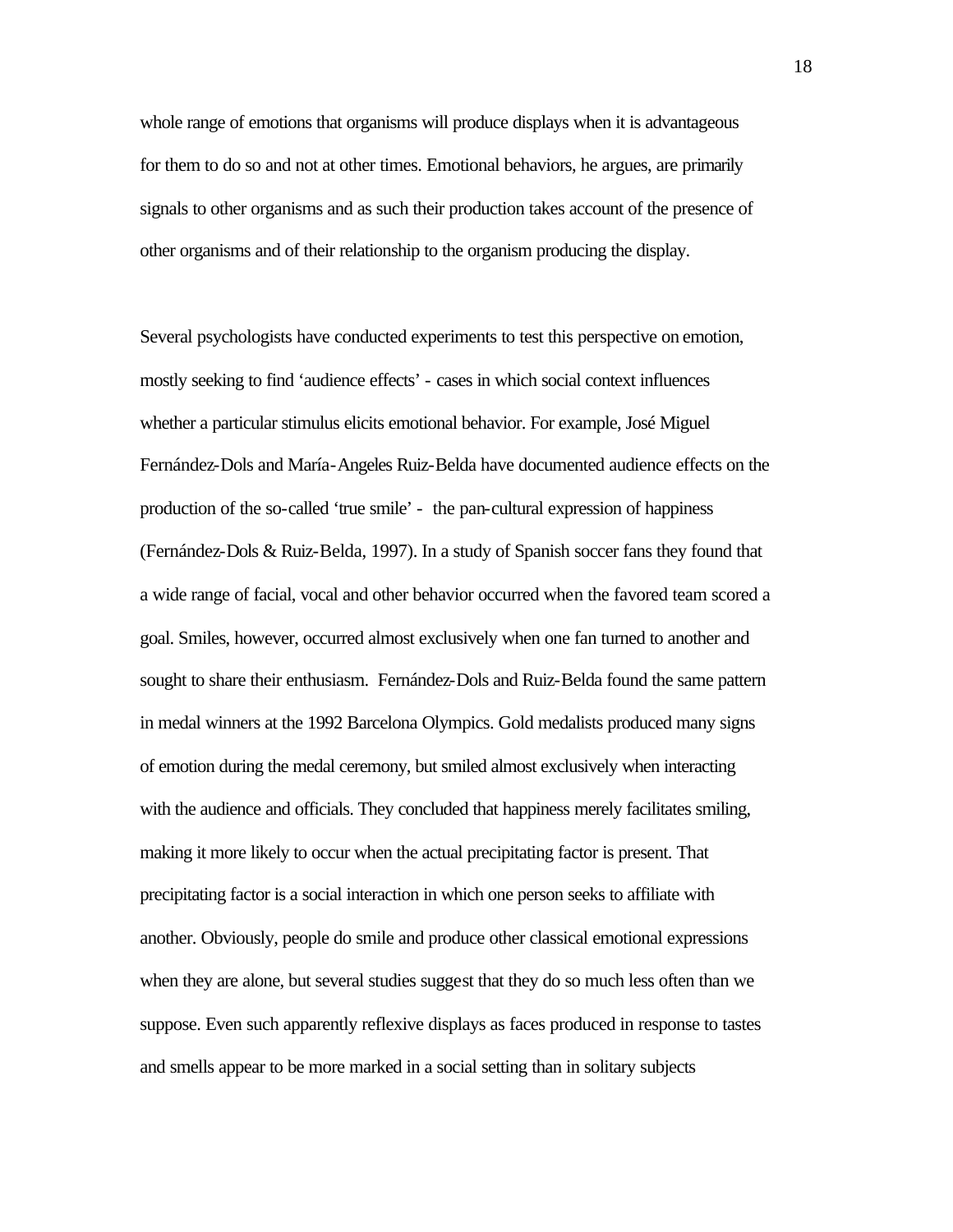(Fridlund, 1994: 155-7). There are also different ways of being 'alone'. Fridlund has shown that solitary subjects who are mentally picturing themselves as taking part in a social interaction produce more emotional facial signals than subjects thinking only of the emotional stimulus and how it makes them feel. Fridlund has described this as ' implicit sociality' and remarked that his subjects display to the 'audience in their heads'(Fridlund, 1994; Fridlund et al., 1990).

Experiments like these are open to objection that they merely reveal the operation of what Ekman has termed terms 'cultural display rules'. According to the display rule conception, the occurrence of an emotion *always* initiates a set of expressive movements, give or take a few caveats about stimulus intensity, but subjects sometimes prevent those movements from actually occurring by utilizing the same muscles in a voluntary movement pattern. The operation of a display rule can become as automatic as any other, habitually performed action. Fully enculturated adults can respond to social cues that require them to modulate the expression of emotions as smoothly and unconsciously as they respond to features of the traffic when driving. In a well-known experiment, Ekman and his collaborators showed American and Japanese college students neutral and stress inducing films while they were alone in a room. The repertoire of facial behaviors shown during the stress phase by the two sets of subjects was very similar. However, when an experimenter was introduced into the room and asked questions about the subject's emotions as the stress film was shown again, the facial behavior of the Japanese diverged radically from that of the Americans (Ekman, 1971, 1972). Ekman interpreted this as the operation of a cultural display rule in Japanese subjects, a rule forbidding the expression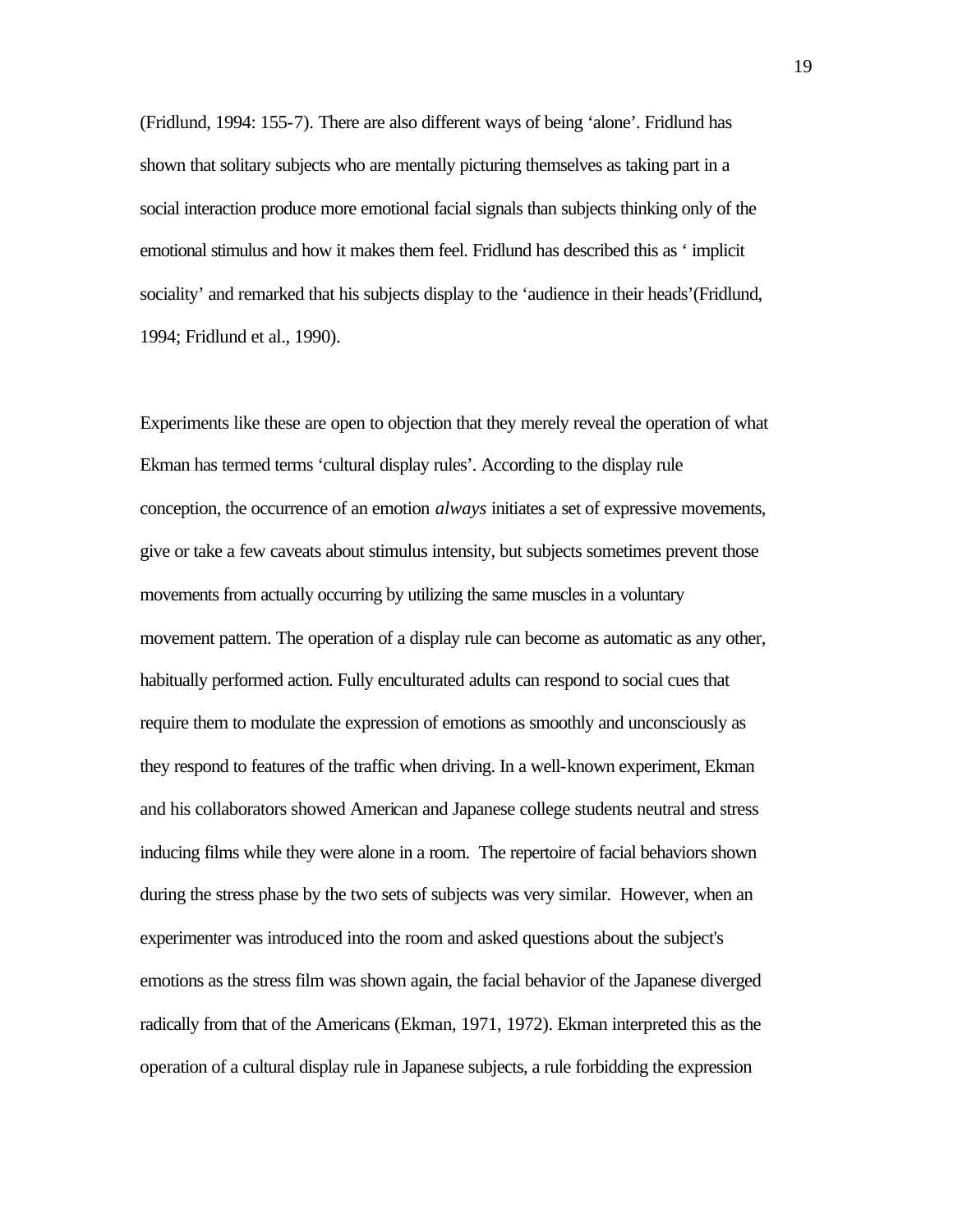of negative emotions in the presence of authority figures. In support of this interpretation, he was able to document the momentary onset of negative emotional expressions prior to formation of the characteristic final facial configuration of the Japanese subjects. This phenomenon of emotion 'leakage' helps make clear the difference between the display rule and transactionalist theories of the social modulation of emotion. For Ekman, the emotion process itself is distinct from the process of strategically modulating information flow. The automatic appraisal system which triggers an affect program takes no notice of display rules. Instead, the affect program response and the display rule compete for control of output systems. Leakage is a side effect of the intrinsically conflict-based architecture of this system for controlling emotional behavior. For the transactionalist, however, the strategic modulation of information flow is an intimate part of the emotion process itself. If leakage occurs, it must have some strategic function.

There is a standard transactionalist account of the strategic function of 'leakage', an account that can be traced back to the work of the ethologist Robert A Hinde (Hinde, 1985a, 1985b). Hinde's flagship examples are threat displays in birds, which, he argued, are adaptive either as bluffs or because the display elicited in response provides information that the first bird can use to assess its options. In neither case is the probability of the threat display, or its intensity, a simple consequence of the probability that the bird will attack (or, anthropomorphically, of 'how angry it is'). Hinde used a distinction between emotional 'expression' and emotional 'negotiation' to mark the difference between his view of emotion signals and the views of earlier ethologists (Hinde, 1985a, 1985b). Emotional displays seen as expressions of emotion are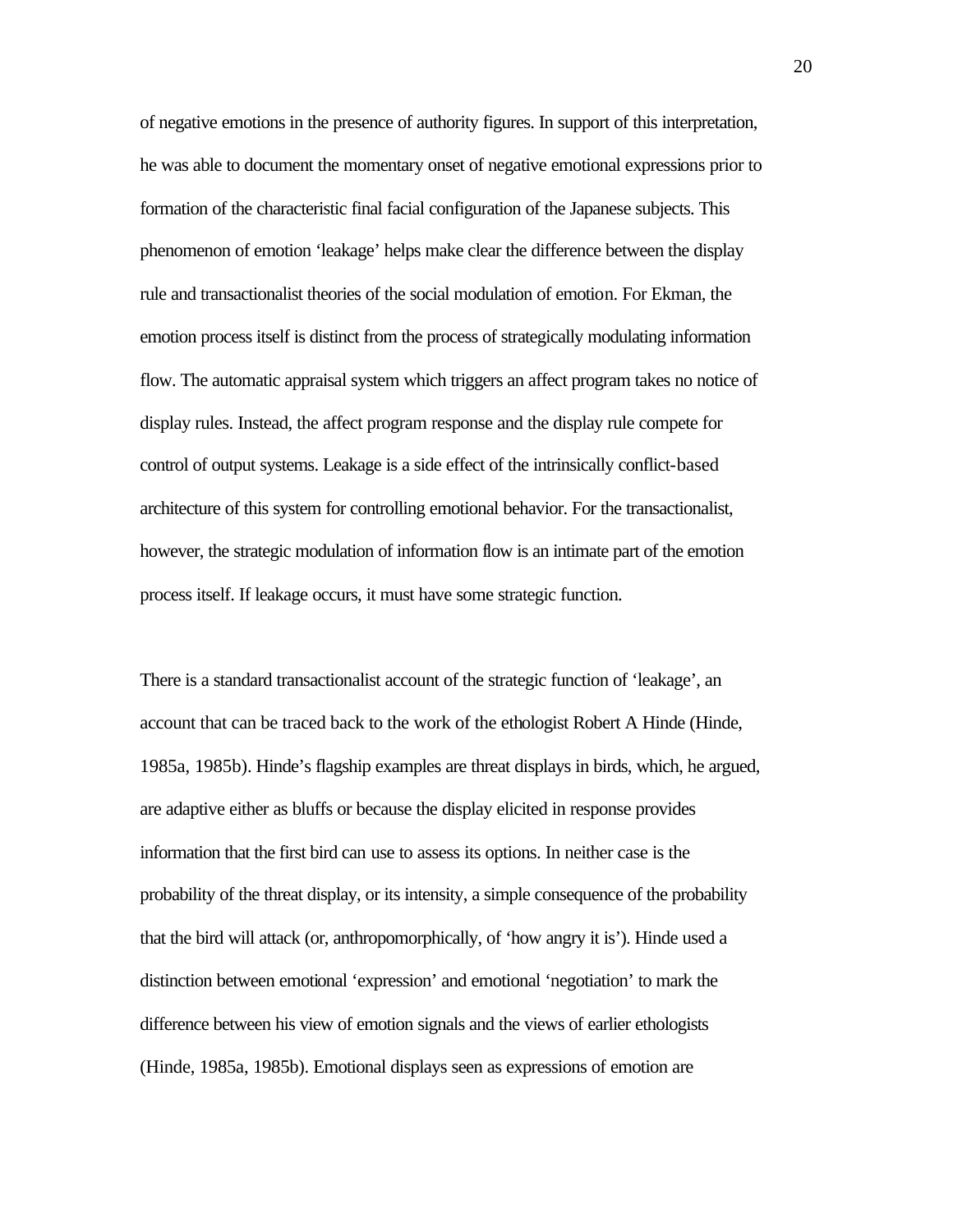unconditional predictors of future behavior, in the sense that they reveal a motivational state that will persist and explain the future behavior. Emotional displays seen as negotiation are *conditional* predictors of behavior. They predict how the first organism will behave if one or more organisms make one or other of a range of possible response. The second kind of display does not reveal an enduring motivational state, because the organism's future emotional state will depend on how other organisms respond to the display. Hinde suggested that "emotional behavior may lie along a continuum from behavior that is more or less expressive to behavior concerned primarily with a process of negotiation between individuals.' (Hinde, 1985a: 989). Fridlund compares these ethological ideas to a study on human lying which contrasted two conditions, one in which subjects lied to keep secret a surprise birthday party, and one on which they lied to avoid telling someone the painful truth. In the latter condition, but not the former, subjects equivocated (Bavelas, Black, Chovil, & Mullett, 1990). Fridlund draws a parallel between the ambiguous speech of these human agents, who are conflicted as to whether to tell the truth or to avoid an unpleasant personal interaction, and animals unsure whether to flight or flee. Both use ambiguous signals of intention to probe the likely response of the audience to an action. From this perspective 'leakage' is not the result of the architecture of the brain, but an adaptive behavior in which animals both convey information to others and obtain information that helps them form a more definite motivation.

Since Hinde wrote, the concept of 'Machiavellian intelligence' has moved to center stage in discussions of the evolution of human cognition (Byrne & Whiten, 1988; Whiten  $\&$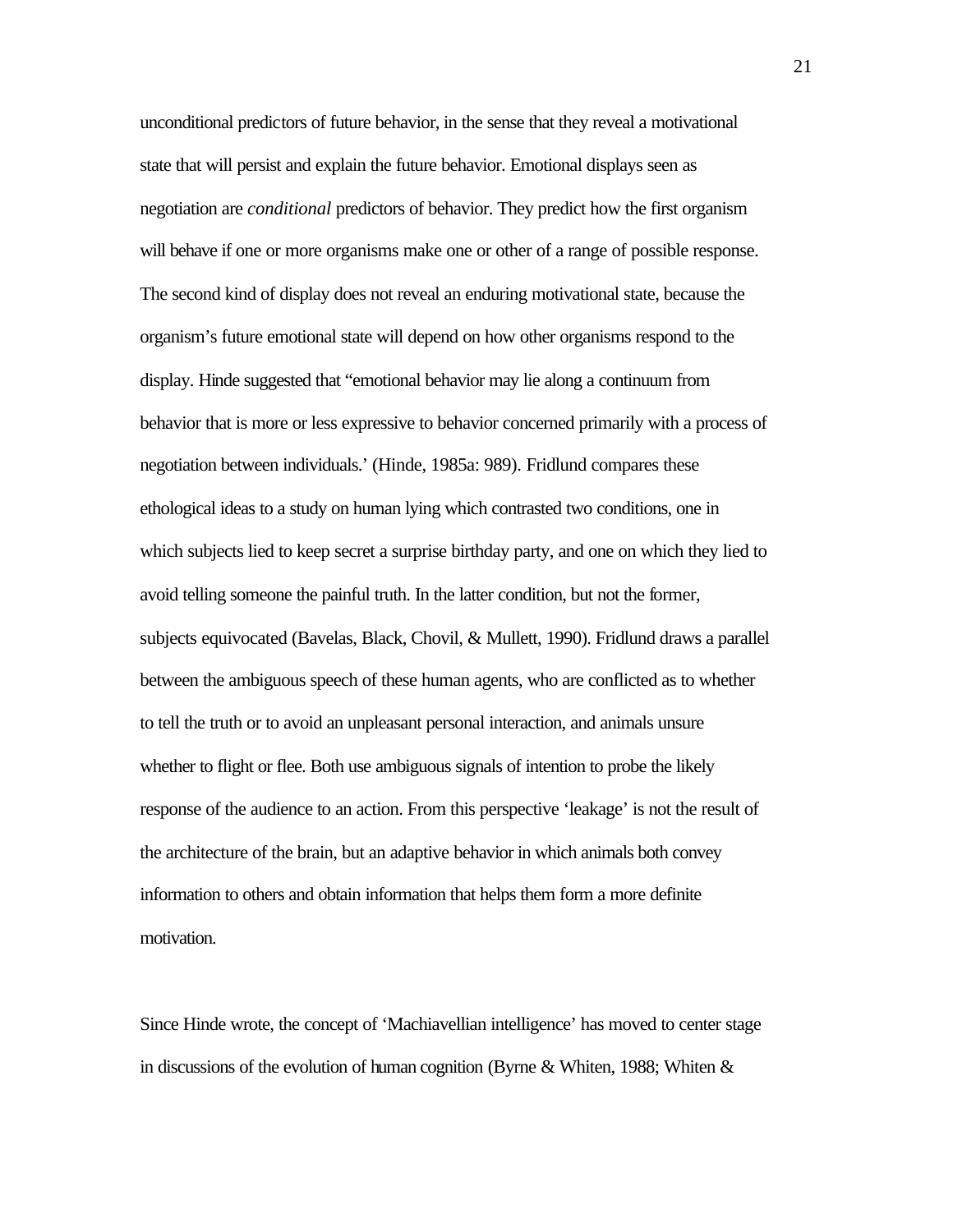Byrne, 1997). Intelligence is 'Machiavellian' to the extent that the evolutionary forces which shaped it concern social competition within primate groups. Machiavellian intelligence is the result of an intra-species arms race in which increased intelligence at the level of the population merely raises the bar for success at the level of the individual. Hinde's seminal papers were a response to developments in behavioral ecology in the 1970s, particularly in the theory of animal signaling, which prefigure the Machiavellian intelligence concept. His concept of emotional negotiation and the general idea that emotions are social transactions are therefore very naturally regarded as applications of the Machiavellian intelligence perspective to emotion, an idea embodied in the title of this paper. Like more traditional conceptions of intelligence, emotions are Machiavellian in a general sense simply to the extent that they find their dominant evolutionary functions in social competition. It is, however, useful to distinguish some more specific ways in which emotion may be 'Machiavellian'. A fundamental distinction, and one that is particularly useful in reconstructing the debate between Ekman and Fridlund, is between the Machiavellian *expression* of emotion and the Machiavellian *production* of emotion. It seems to be common ground, at least amongst theorists who are prepared to interpret human emotion as a product of evolution, that the expression of emotion is Machiavellian. The contextual factors that predict whether an emotion is expressed are of the sort that are likely to have been significant in human evolution - factors such as conformity to group standards and the status of the individual in the group. The sensitivity of emotional expression to such factors is very plausibly part of our evolved social competence. This need not imply, of course, that the specific rules to which individuals conform in one culture or another can be explained in evolutionary terms.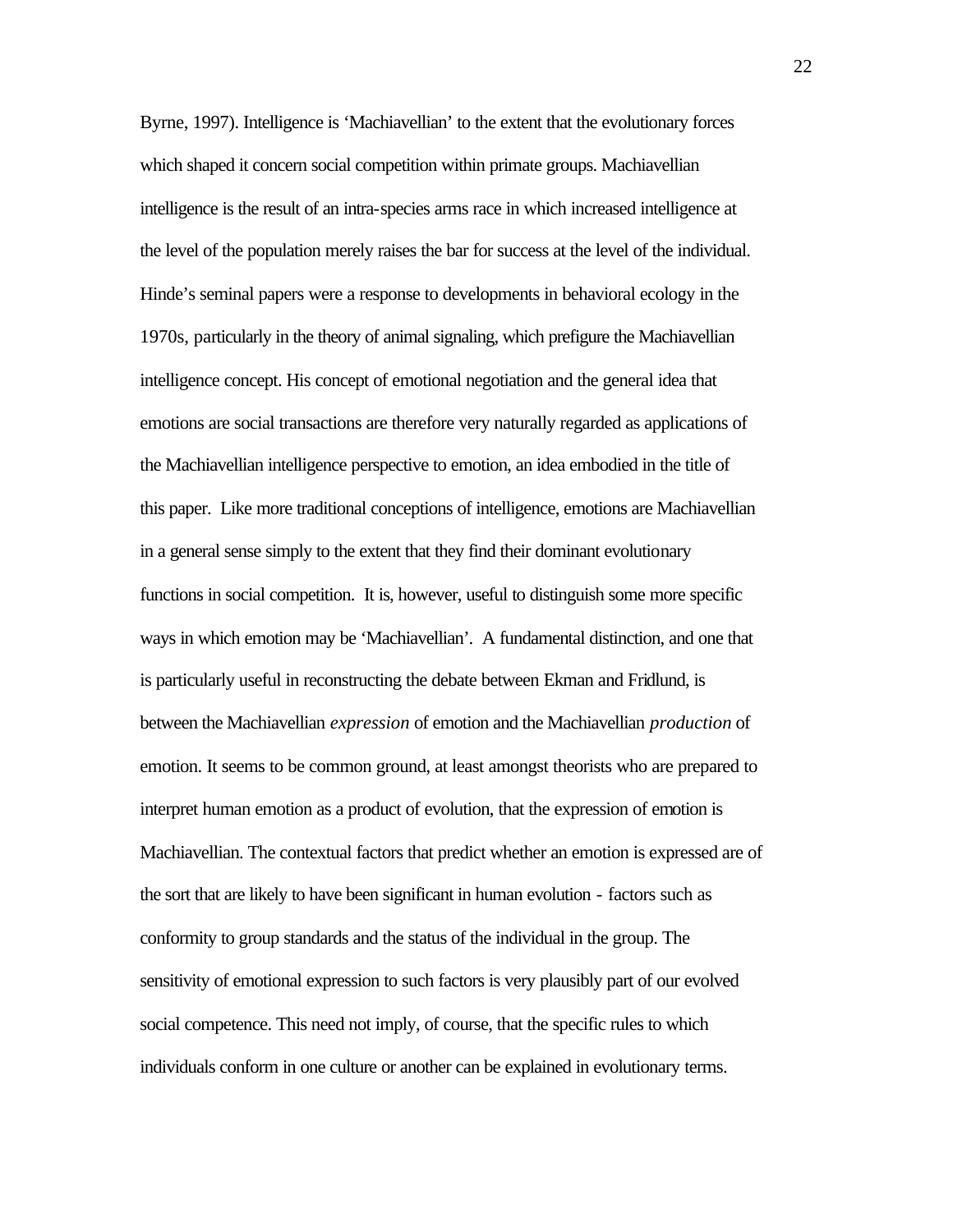Evolution can be equally relevant when the task is to understand how cultures generate their patterns of difference from a shared developmental system. The generic fact that there are display rules, for example, is very likely to have an evolutionary explanation. Learning to utilize evolved facial expressions appropriately in a social setting turns out to be as critical for infant monkeys as it is for infant humans (see below).

If the Machiavellian expression of emotions is common ground amongst evolutionary theorists of emotion, the Machiavellian production of emotion is a more controversial idea. A Machiavellian perspective on the production of emotion would imply something like the following:

*The Machiavellian Emotion Hypothesis:* Emotional appraisal is sensitive to cues that predict the value to the emotional agent of responding to the situation with a particular emotion, as well as cues that indicate the significance of the stimulus situation to the agent independently of the agent's response.

Put in the language of appraisal theories, the hypothesis is that the appraisal hyperspace has 'strategic' dimensions. Current appraisal theories identify multiple dimensions that assess the organism-relative significance of what has happened. The Machiavellian emotions hypothesis predicts that there will also be dimensions that assess the payoff to the organism of having the emotion. Putting the hypothesis in more philosophical terms, the emotional appraisal ascribes to the environment the property of affording a certain strategy of social interaction. This process, like the process described by Frijda, might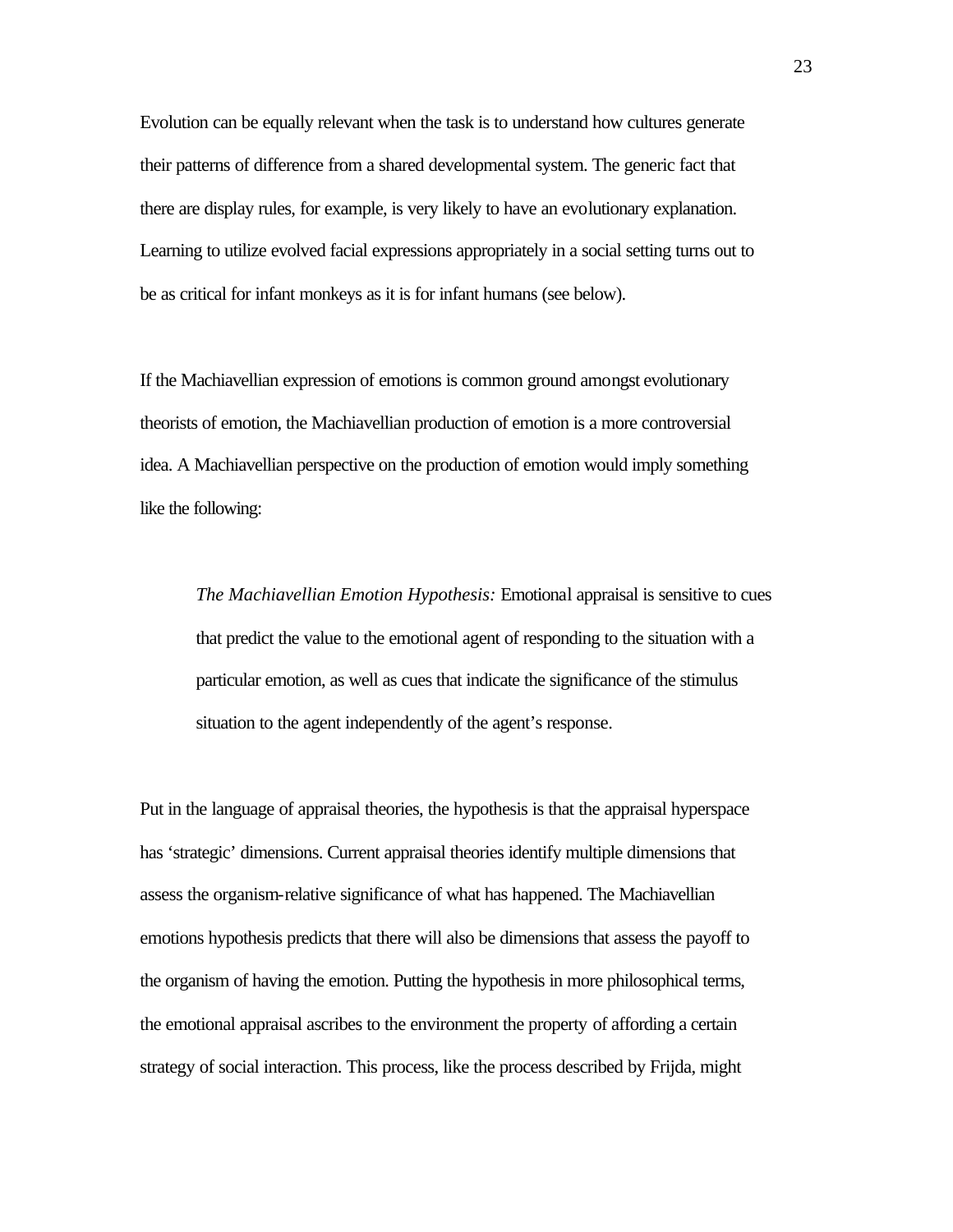operate in ' continuous updating mode' leading to a continuous modulation of the organisms strategies of interaction.

A Machiavellian theory of the production of basic emotions might apply to any or all levels of appraisal. First, the triggering of basic emotions via the slower, 'high road' structures might display an evolved sensitivity to social context. Although this idea seems plausible I am going to put less emphasis on it, for two reasons. First, I suspect that the behavioral consequences of this high-level process would be very be hard to distinguish empirically from the operation of complex display rules or from the effect of broader aspects of the psychology of emotion that fall under the general rubric of 'coping processes'. Second, I will suggest below that some of the best evidence for a Machiavellian perspective on the production of emotions comes from work on nonhuman animals, work which probably illuminates the 'low road' to emotion. I will concentrate, therefore, on the idea that the 'low road'- Ekman's 'automatic appraisal mechanism' - may display an evolved sensitivity to social context that is Machiavellian in nature.

Most of the evidence so far produced by transactional psychologists working with human subjects can be accounted for by a Machiavellian perspective on the expression of emotion, without endorsing the more radical thesis of Machiavellian production. Research on audience effects is intrinsically unsuited to distinguishing the hypothesis that an emotion does not occur in inappropriate social contexts (Machiavellian production) from the hypothesis that it is not expressed in those contexts (Machiavellian expression).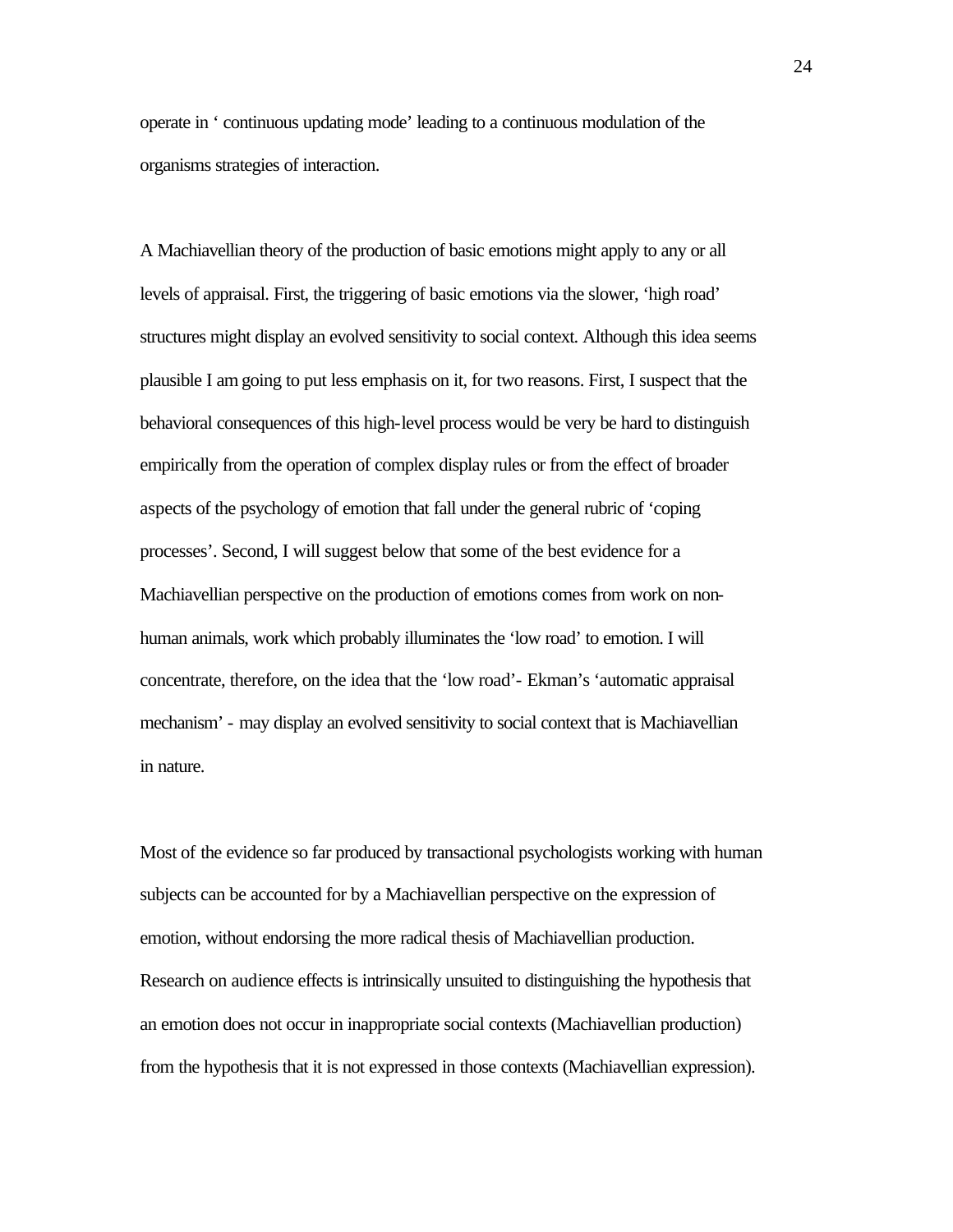As I have sketched above, the existence of emotion 'leakage' does not straightforwardly discriminate between these two interpretations. Nor does the persistence of reduced levels of emotional behavior in asocial settings, which can be accounted for by Fridlund's concept of 'implicit sociality' (displaying to the audience in your head), an explanation that has some empirical support. Studies of the eliciting conditions for emotions are more likely to be able to discriminate between Machiavellian expression and Machiavellian production. One intriguing study, based on retrospective self-report of actual emotion episodes, found that the occurrence of anger rather than sadness as the response to a loss was predicted, not only by traditionally recognized factors such as intentional action by a human agent or breach of a norm of behavior, but also by the possibility of obtaining restitution or compensation, a finding that seems to fit the Machiavellian emotion hypothesis (Stein, Trabasso, & Liwag, 1993). However, the best evidence I can currently find for the existence of Machiavellian factors in emotion production comes from studies on non-human animals. These studies also suggest that Ekman's concept of a display rule needs to be amended in a way that makes even Machiavellian expression a more integral part of the actual emotion process that it at first seems.

### **6. Machiavellian Emotion in Animals**

Audience effects are common in animals. In one well-known study, Peter Marler and Christopher Evans found sophisticated audience effects in Golden Sebright chickens. These birds give two alarm calls, one for aerial predators and another for terrestrial predators. Although solitary chickens are clearly afraid when they see an aerial predator, they do not produce the relevant alarm call. Likewise, male chickens call excitedly when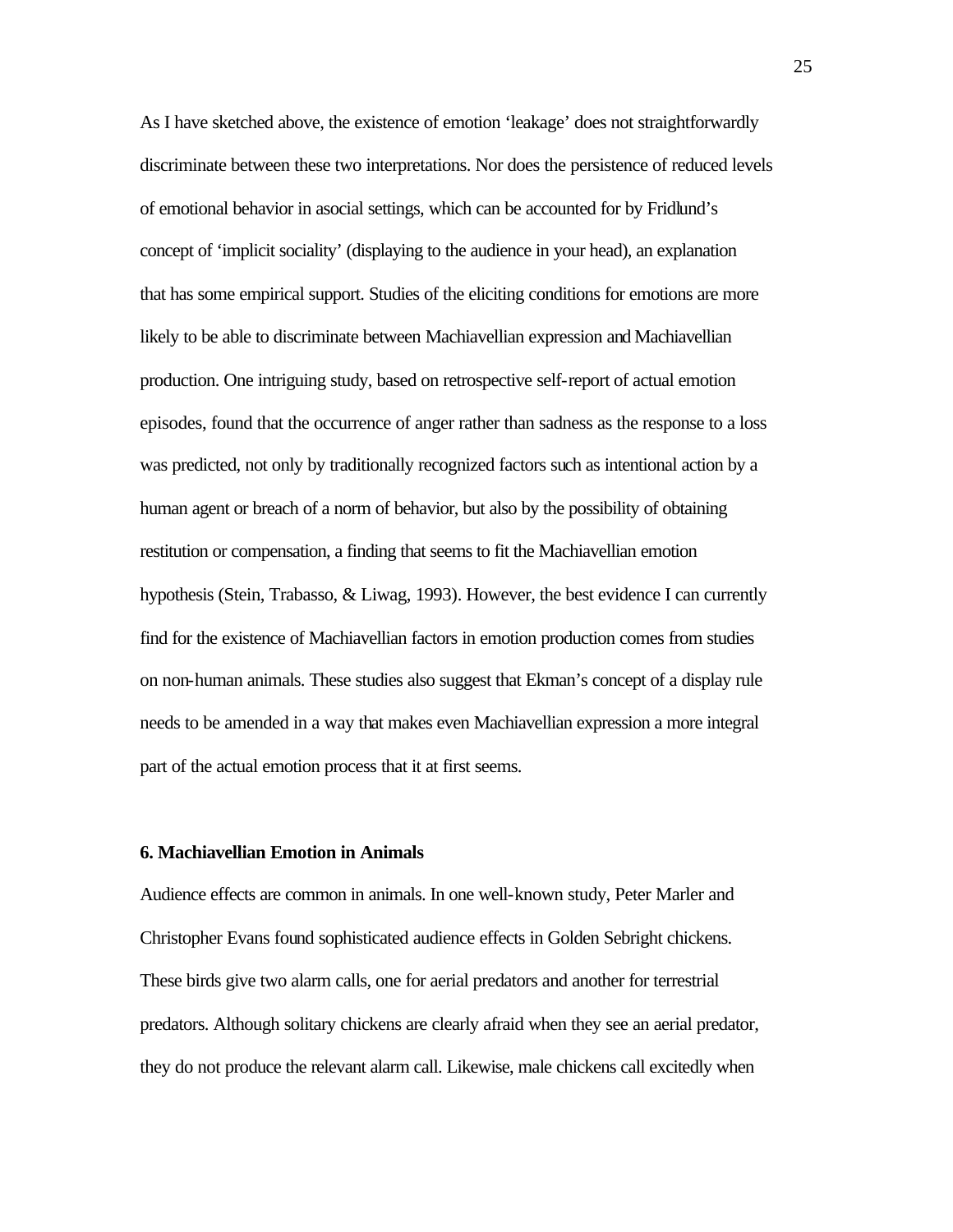they find food, but only if there are female chickens in the vicinity. The evolutionary rationale for these audience effects is obvious: there is no point warning chickens who aren't there or demonstrating foraging ability to other males. Marler and Evans say that their findings are compatible with Ekman's concept of display rules. The solitary chickens show many other signs of fear when they see an aerial predator, and they may still be excited by finding food even when they produce no calls. But the very application of the display rule concept to chickens involves a very significant revision of that concept. Display rules those were originally introduced as 'learnt, cultural display rules' (Ekman, 1972). Their function was to explain how earlier researchers had been misled about the extent of cultural variability in human emotion, as gauged by facial behavior. The suggestion was that basic emotions and their facial displays are part of humanity's evolutionary heritage, but are modified differently in every culture as a result of social learning. The chicken 'display rules', however, are not culture-specific but speciestypical, and it is most unlikely that their development in individual chickens requires learning in the sense that a human infant might be supposed to acquire a display rule by imitation or by reinforcement of initial performances. In Marler and Evans's usage, the concept of a display rule has is reduced to marking the bare distinction between Machiavellian expression and Machiavellian emotion outlined in the previous section. The chicken's appraisal of what it has found as a high value food item and its consequent emotional state have an existence independent of the chicken's Machiavellian decision to reveal this emotion to conspecifics.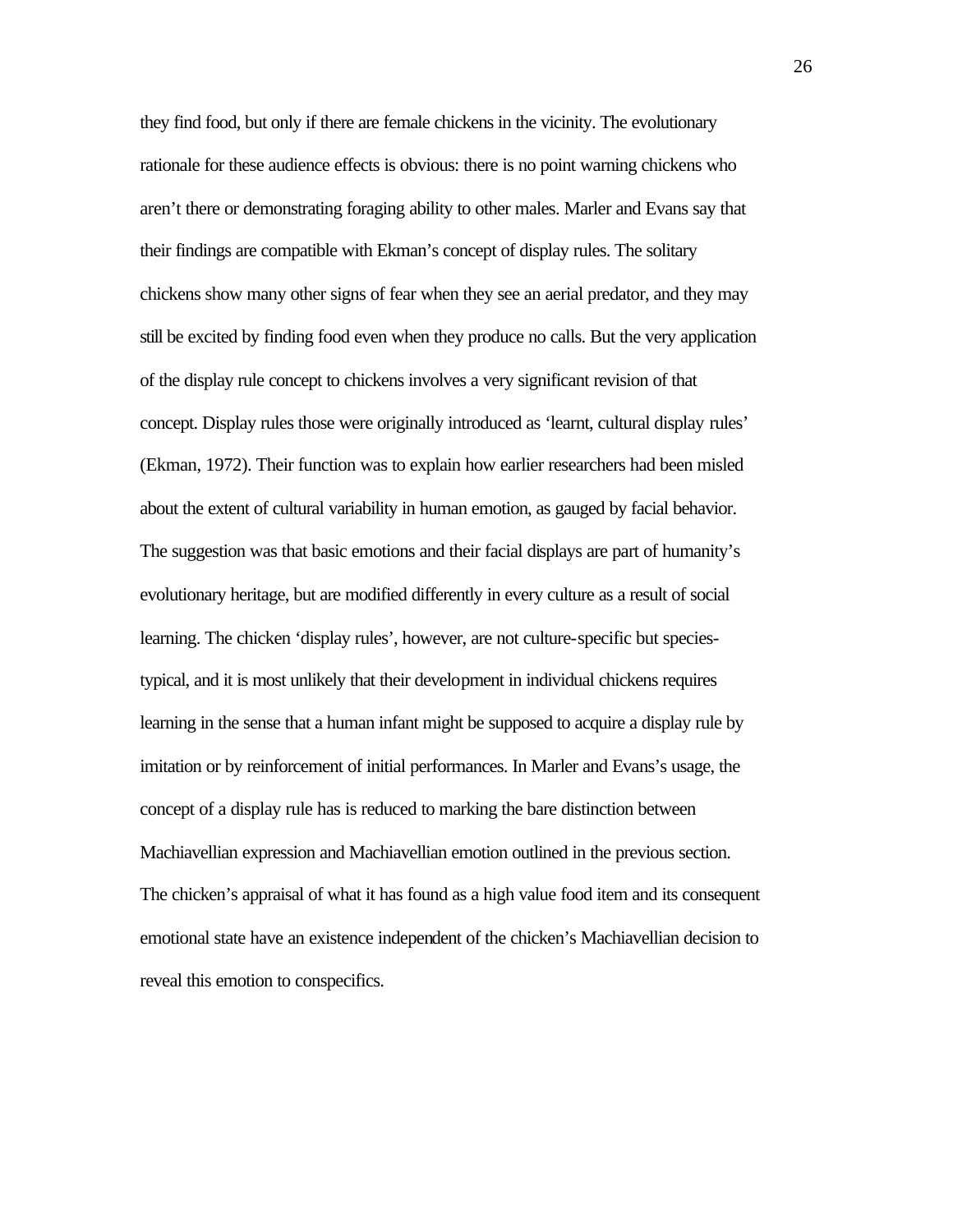I will suggest below that the distinction between having an emotion and expressing it may be distinctly problematic in non-human subject. But even if the role of Machiavellian processes in simple minds is restricted to the expression of independently existing emotional states, this carries an important message for the study of human emotions. It provides a powerful argument against the idea that Machiavellian processes imply the sort of sophisticated cognitive abilities that naturally come to mind when we hear phrases like 'negotiation' and 'sensitivity to social context'. The existence of audience effects in animals is in tension with some basic stereotypes about emotion. Emotions are the paradigm of something that happens without regard for the consequences. Emotions are also stereotypically 'biological'. Something sounds right in Konrad Lorenz's epigram that animals are highly emotional people of limited intelligence: emotions are part of our 'animal nature'. Producing or suppressing behaviors so as to take account of social relationships, however, seems like a complex, cognitive achievement. It suggests processes that involve deliberation, perhaps even conscious deliberation. So the idea that the emotion system implements strategies of social interaction naturally suggests the idea that these aspects of emotion are learnt, and perhaps culture-specific, rather than being part of our evolutionary heritage. But this inference may well be entirely spurious. The existence of sophisticated audience effects in animals suggests that the social, manipulative aspects of emotion may be as evolutionarily ancient as any others. The appraisal process that sets off a transparently Machiavellian response like sulking may very well resemble the ancient, 'low road' to fear uncovered by LeDoux.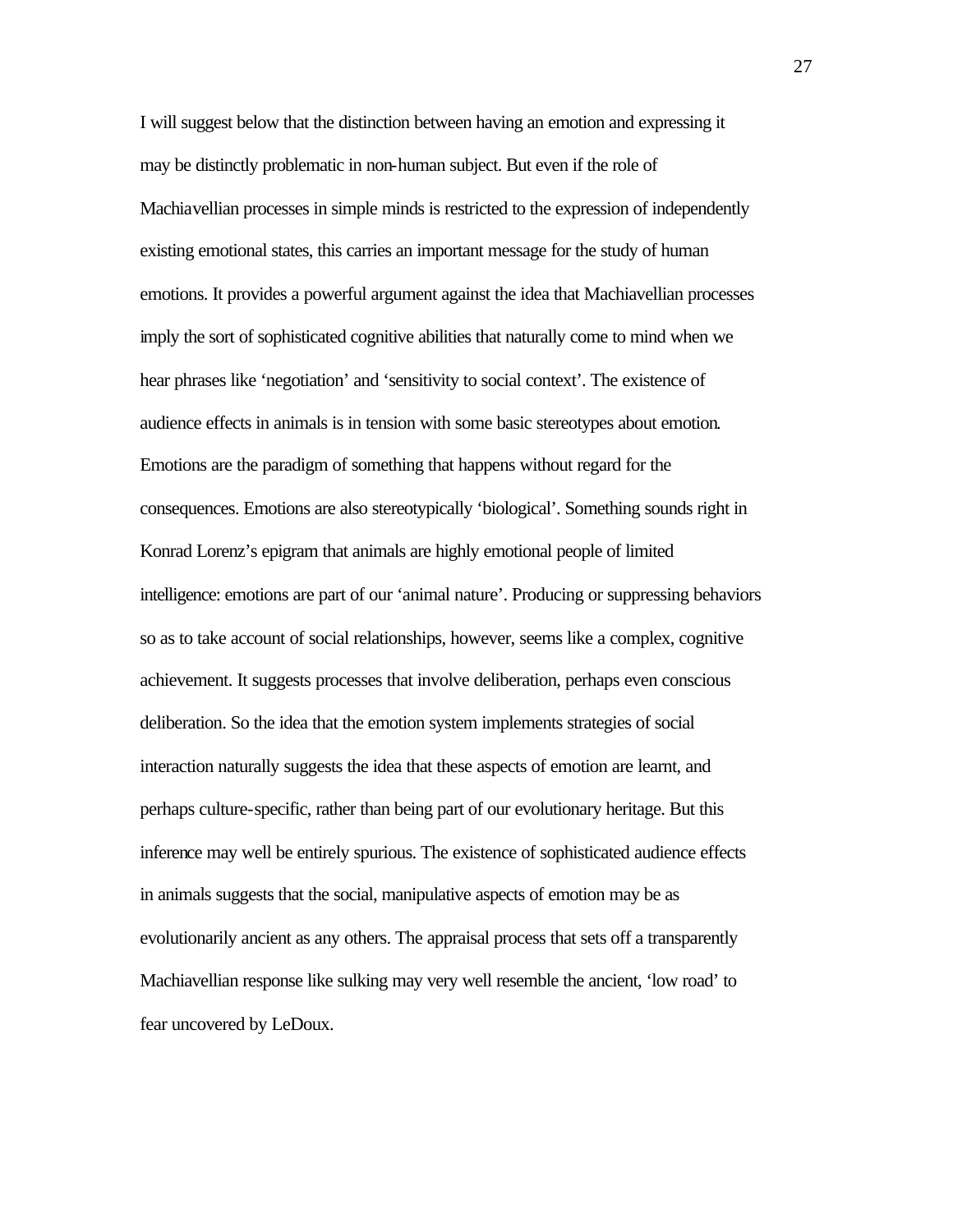Further support for this perspective comes from the vital role of emotion in primate social cognition. The role of experience in the development of emotional responses in primates is well known. A series of deprivation experiments conducted in the 1960s by Harry F. Harlow and his collaborators demonstrated the vital role of appropriate social contact in the development of the emotional phenotype in the rhesus macaque (Harlow, 1986). Moneys deprived of appropriate social interaction as infants are unable to interact effectively with peers, including sexual partners. An inability to respond to social contact with positive emotion, or with appropriate levels of negative emotion, seems to be an important mechanism producing these social deficits. It is also well known that lesions to the amygdala, the likely seat of much affective computation, produce severe social dysfunction in rhesus monkeys (Emery & Amaral, 2000). These results, however, involve damage to the emotional phenotype that is too devastating to allow any evaluation of the Machiavellian emotion hypothesis, as opposed to the uncontroversial general claim that the emotions play an important role in social behavior. Other studies, however, have uncovered subtler deficits. William Mason reports that rhesus macaques deprived of social contact as infants produce a range of grossly normal facial behaviors which are generally interpreted as expressions of fear (grimace), friendliness (lipsmacking) and threat (threat faces) (Mason, 1985). What seems to be lacking in these animals is an ability to utilize these facial expressions to manage their relationships with other monkeys. Mason reports two dysfunctional patterns of behavior that are particularly interesting in the context of the present discussion. Normal monkeys use facial affiliation signals to form alliances to defeat dominant individuals and to maintain confidence in each other's support during that project. Socially deprived monkeys are unable to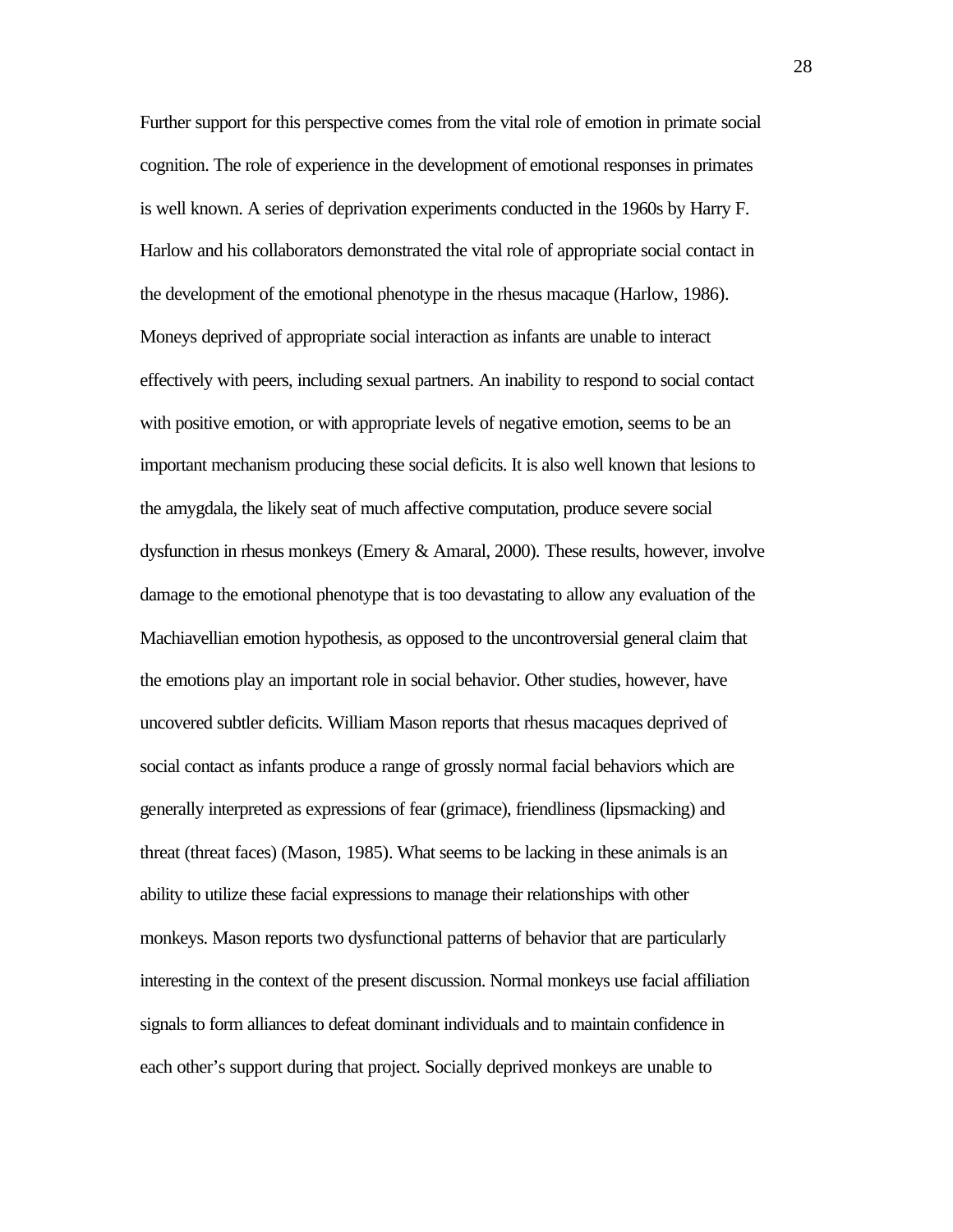accomplish this. They also fail, unlike normal monkeys, to use facial expressions to redirect aggression from dominants against third parties. Mason explains these results in terms of the role of social experience in elaborating complex eliciting conditions for emotional behavior. Infant monkeys begin by producing these behaviors in response to relatively simple, context independent stimuli. Later on, 'As a result of functional elaborations, refinements, and transformations of the schemata [*of elicitors for expressive behavior*] present in early infancy, experience creates new sources of social order, new possibilities for the regulation and control of social life.' (Mason 1985: 147). The monkeys, in other words, learn to produce the same behaviors in response to subtler, context dependent stimuli, and by doing so are able to manage their social interactions with other animals in a rewarding manner.

One possible interpretation of these results is that socially skilled, adult monkeys experience emotions in the same way as the socially deprived monkeys, but have learnt to suppress them when they are socially inconvenient or fake them when they are socially useful. This interpretation confines Machiavellian social cognition to the management of social expression and excludes it from emotion production. Frankly, however, it is hard to attach any operational meaning to the idea that rhesus monkeys pretend to feel friendship for one another or pretend to be angry. It is easier to make sense of the inverse claim that they pretend not to have emotions. Perhaps some emotional responses are repressed by a relatively automatic version of a display rule, but it seems equally conceivable that the production of emotional responses is inhibited by the cues that might be supposed to figure in that display rule, so that, for instance, actions that might generate anger if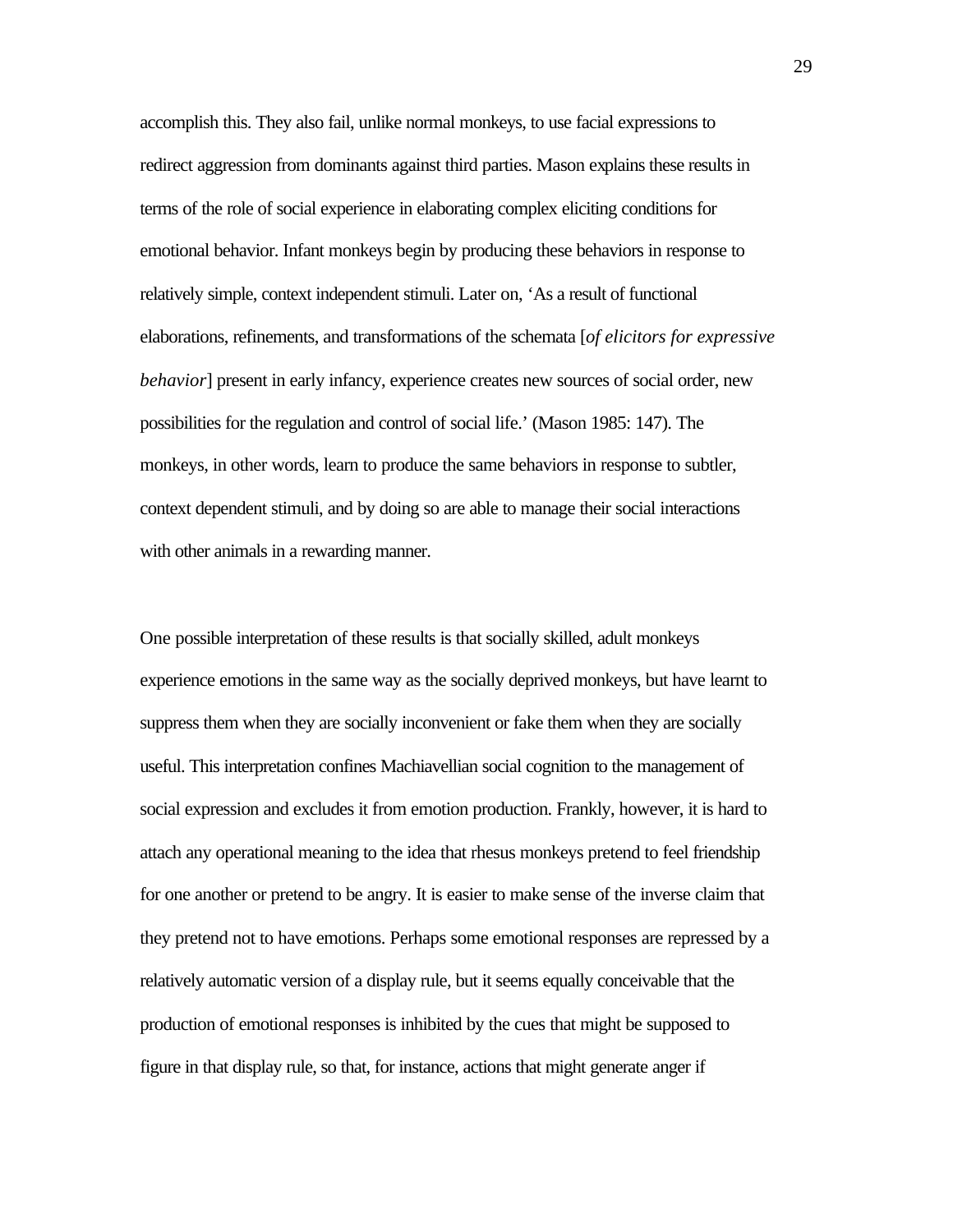performed by a subordinate or equal simply do not generate anger when performed by a dominant. Contextual inhibition of this kind is consistent with the neural connectivity of the primate amygdala (Emery & Amaral, 2000: 167). The positive case, in which rhesus monkeys pretend to have emotions, is really quite implausible. When an animal produces a threat display but flees when challenged, as occurs in the examples Hinde used to introduce the idea of emotional negotiation, this can be described in functional terms as a 'bluff'. This, unfortunately, invites an anthropomorphic interpretation in which the organism is acting angry but not feeling angry. If that interpretation means anything there must be a distinction between genuine ('sincere') agonistic displays and fakes. The very idea of human anger seems to presume a fixed relationship between the production of displays and the motivation of later behavior that runs counter to the idea of regarding an agonistic display as a behavior in its own right. Yet, in the case of animals, that is exactly what ethologists do.

The fact that the concept of emotional sincerity seems largely otiose in the study of animal cognition explains why the transactional perspective on emotion emerged quite rapidly after the abandonment of the classical ethological theory of drives. For Konrad Lorenz, an emotion was the subjective aspect of the performance of an instinctive behavior. The sequence of behavior leading up to this 'consummatory act' is driven by the accumulation of 'action-specific energy' in a reservoir. If the behavior is prevented by the presence of an inhibiting stimulus, this energy 'overflows' to produce 'displacement activities' (Lorenz, 1996). In the classic example, a cat confronting a rival but unwilling to attack begins to wash itself. In this context, unexpressed emotions serve to explain an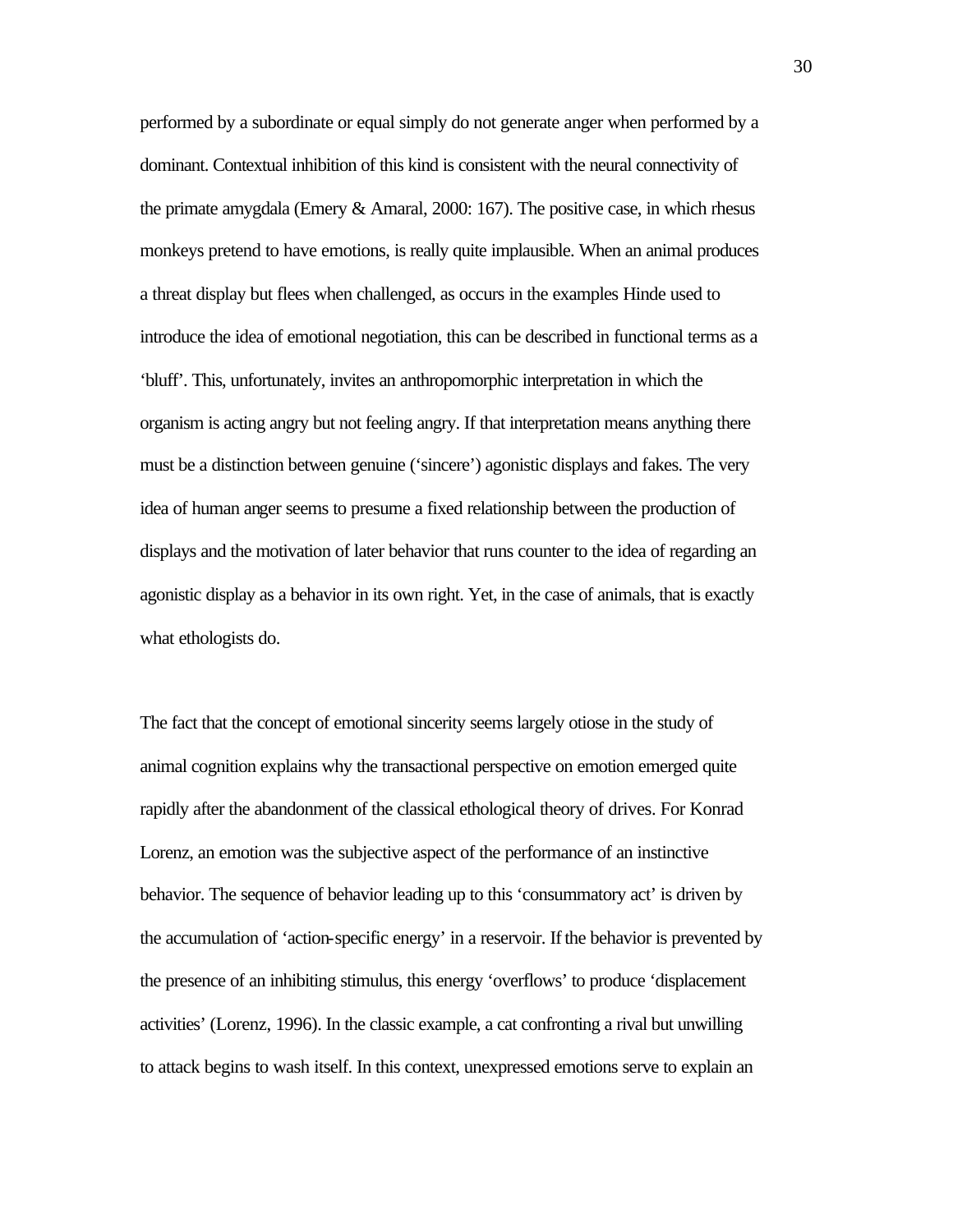apparently observable phenomena: "I think it is probable that displacements do serve a function as outlets, through a safety valve, of dangerous surplus impulses" (Tinbergen, 1952: 52). However, the drive-discharge model of instinctive behavior was rejected by most students of animal behavior by the early 1960s e.g. (Hinde, 1956). The idea of unexpressed emotions in animals came to seem like nothing more than unwarranted anthropomorphism. The complex relationship between emotional behavior and motivational states was conceptualized instead through a strategic understanding of the role of those behaviors in social interaction. In the seminal papers cited above, Hinde brought this perspective home to the study of emotion in humans.

### **7. Machiavellian Emotions in Humans**

There is a straightforward evolutionary continuity argument for Machiavellian emotion production in humans. The automatic appraisal system in humans is homologous to the corresponding emotional appraisal system in other primates. If primates exhibit sensitivity to strategically significant features of social context it seems likely that the hominid line began its divergence from other primates already equipped with this ability. The Machiavellian intelligence perspective suggests that the ability to negotiate social relationships was the dominant factor driving the evolution of increased human cognitive ability. Given these background presuppositions, it seems highly unlikely that the emotion system would lose its sensitivity to social context during human evolution.

What would a Machiavellian theory of human emotion production look like? Numerous emotion theorists have suggested that emotions may be self-serving, occurring not when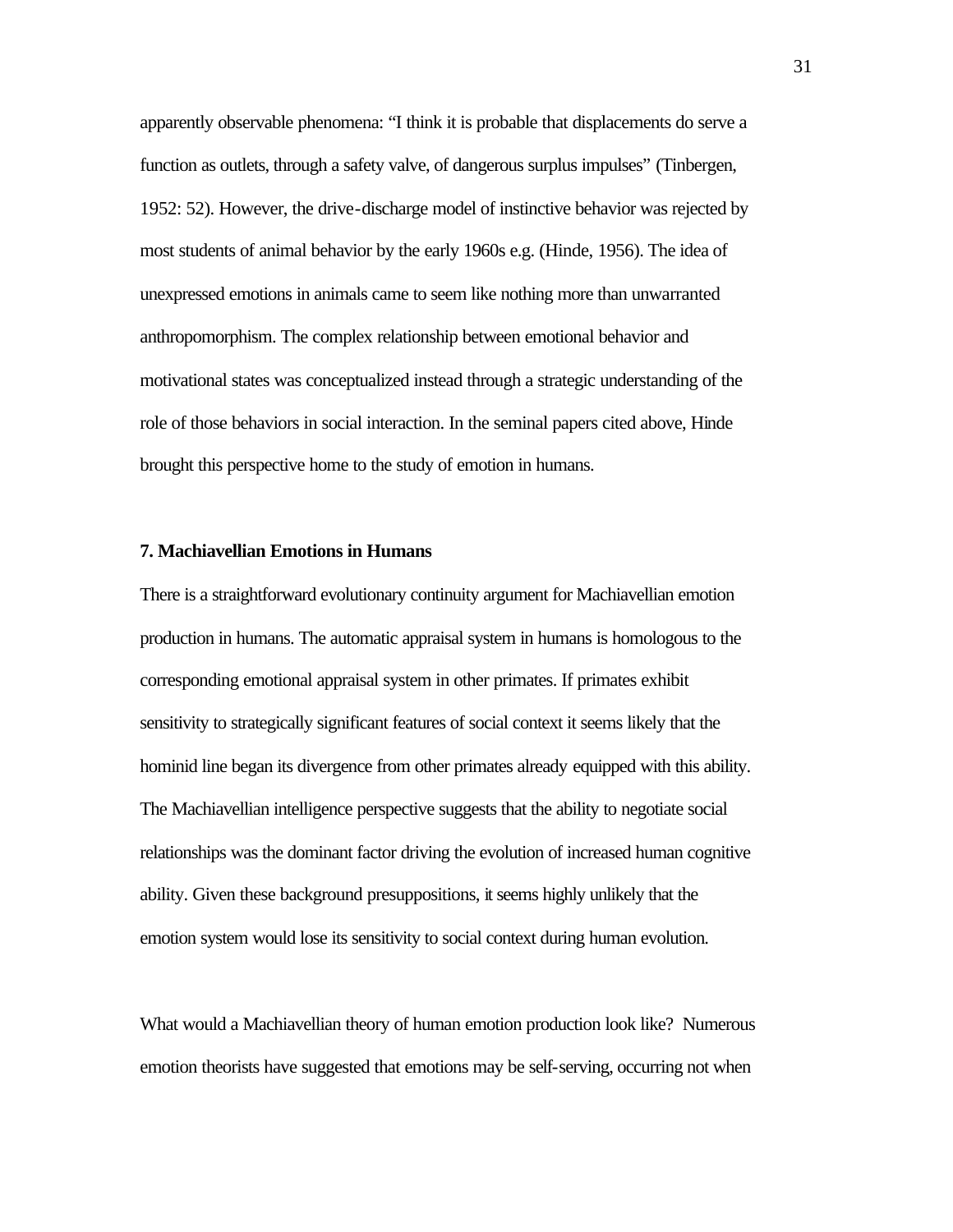the situation objectively warrants the judgment embodied in the emotional appraisal, but rather when it suite the agent to interpret the situation in this light. Jean Paul Sartre famously took this view (Sartre, 1962). Emotions are a class of mental processes in which people regain psychic equilibrium by altering their perception of reality rather than altering reality itself. Affective cognition is thus like the fable of the sour grapes - unable to discharge the desire for the grapes by obtaining them, we discharge it by ascribing to the grapes the property of being undesirable. Likewise, according to Sartre, anger ascribes to a person the property of being hateful precisely because he stands between the agent and the satisfaction of her desires. That is the difference between the emotion of anger and rational coping with the conflicting needs of others. In anger, rather than give up some of our desires, we reinterpret the world to allow us to hang on to them. According to Sartre, the involvement of the body in emotion is a device for turning these psychic acts into involuntary happenings. Sartre compares a person in the grip of emotion to the florid hysterics of the Salpetrie. Emotions are psychosomatic symptoms used to make our pretences real to ourselves and to others. Emotions as Sartre describes them are intrinsically pathological - a form of bad faith in which people reject reality out of mental weakness. But the central insight of his theory is independent of this judgment: people can use emotions to view the world in a light that is psychologically more rewarding to us than other possible interpretations. Highly adaptive versions of this process are described in the literature on 'emotional intelligence', such as using an emotional reinterpretation of the situation to motivate oneself (Salovey, Bedell, Detweiler, & Mayer, 2000). Viewed from the perspective of contemporary emotional intelligence literature, Sartre's work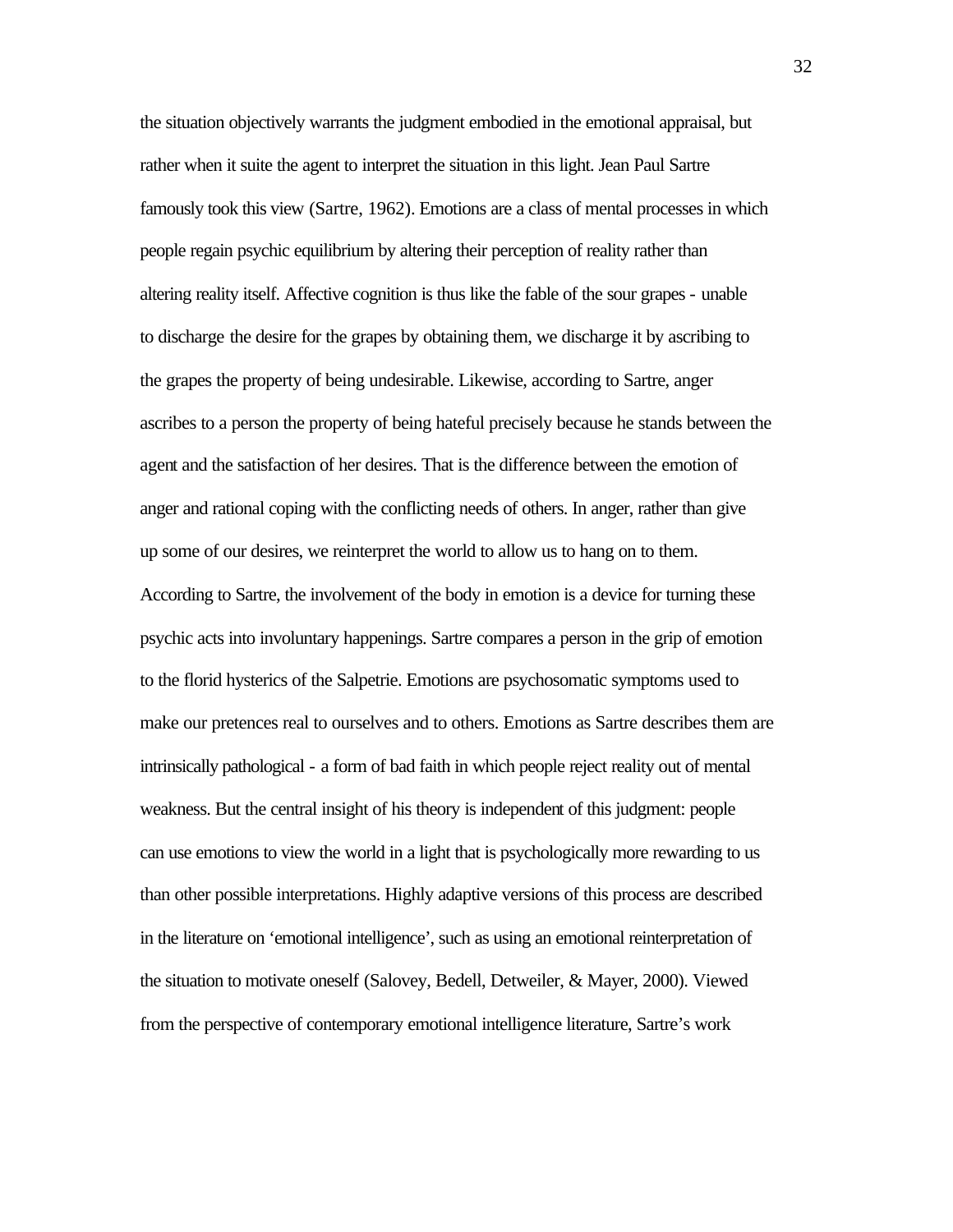seems like an insightful account of human psychology marred by the French philosophers penchant for calling a spade a conspiracy against the soil.

Sartre concentrates on the intra-personal functions of emotion, in apparent contrast to the literature on strategic emotion in animals that focuses of inter-personal functions. But the difference between these two is smaller than it at first appears. Transactionalist psychologists have stressed the importance of managing self-image as well as social image in a functional way, and it is easy to see that these goals can often be accomplished simultaneously. By interpreting another's behavior as unreasonable I can both maintain my positive self-image and make an advantageous move in the social negotiation of the eventual outcome of my interaction with that person. A person who becomes angry when their sexual partner points out that they have failed to do enough around the house, for example, might gain both these advantages by focusing on the hurtful way the remark was made.

An interesting example with which to develop the Machiavellian perspective is romantic love. Most accounts of this emotion regard it as a device to create and maintain long-term pair bonds. According to Robert Frank, love is a 'commitment mechanism' a guarantee that a person will remain committed to a relationship even when temporarily more rewarding relationships become available (Frank, 1988). A special emotion is needed for this purpose, because simple means-end rationality will dictate choosing the current best option at each moment. Melvyn Konner, in contrast, has pointed out that in traditional societies few people have the option of forming a long-term pair bond on the basis of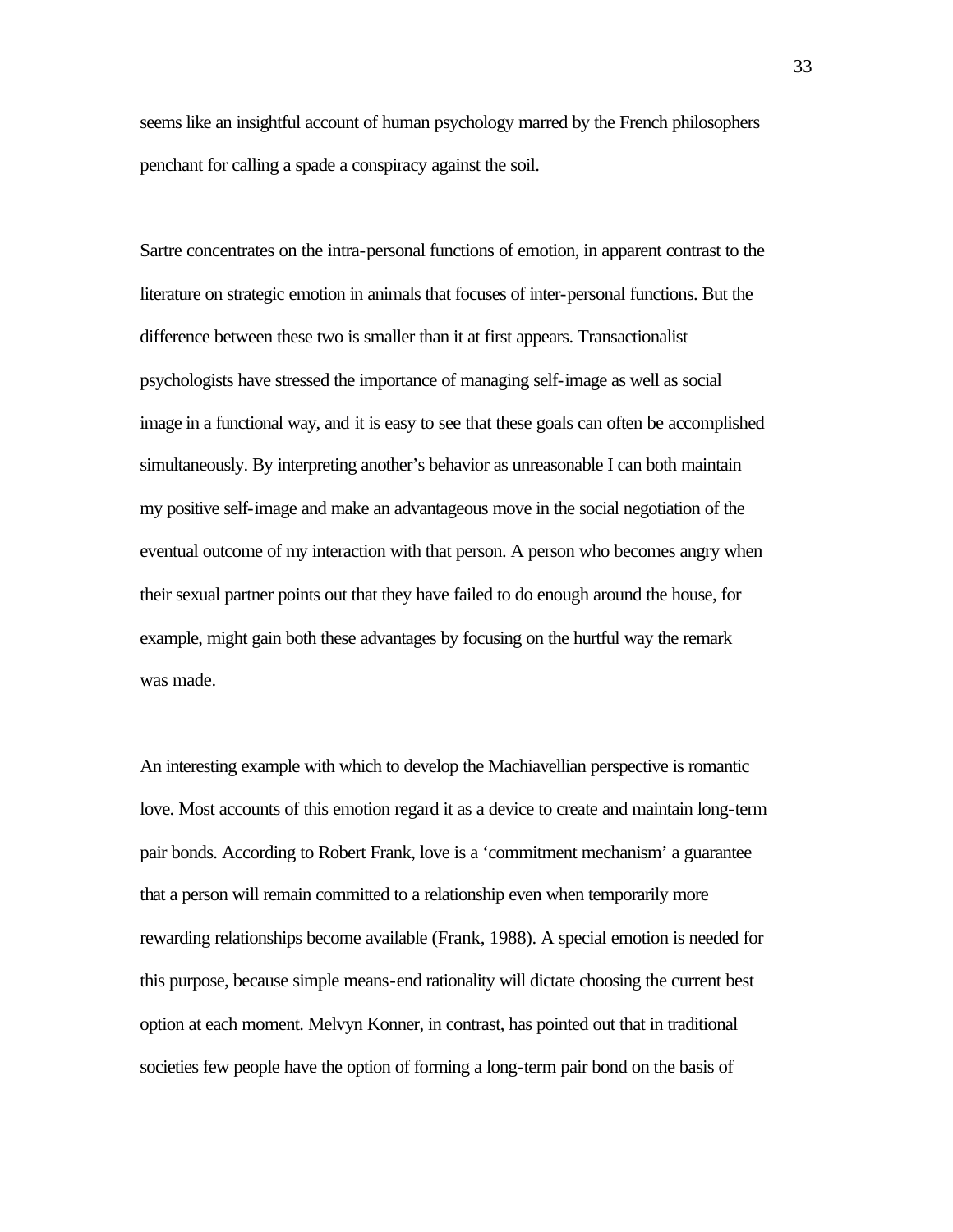romantic attraction. Instead, he suggests that the irruptive, passionate love that western societies treat as the occasion for the formation of life-long partnerships may have as its primary evolutionary function motivating behaviors such as mate desertion and copulation outside the pair bond (Konner, 1982: 315-316). This suggestion has become more credible since it was first made in the light of the increasing emphasis in behavioral ecology on female promiscuity. Females in a wide range of species search for the 'best genes' independent of the need in many of the same species to maintain a stable bond with a single male to provide economic support for offspring. In humans, mate desertion and promiscuity are risky behaviors as far as immediate survival goes. They carry a high probability of agonistic interactions with other members of the group. If the advantages of these behaviors for reproductive fitness are great enough, however, love might evolve as a special motivational system designed, not to enforce commitment when impulse argues against it, but to motivate adultery when prudence argues against it. Both theories represent evolutionary just-so-stories, with all their attendant uncertainty. But if the adultery theory were correct it would dovetail interestingly with some ideas about love from the social constructionist tradition. Constructionists have emphasized the role of emotions as 'excuses' - ways to move socially sanctioned behavior into the realm of passive, involuntary, and thus excusable behavior. The existence of recognized 'excuses' also allows society to tolerate a certain amount of deviance without the complete breakdown of social norms. The use of love to excuse mate desertion is one instance to which this model could be applied. The obvious problem with the constructionist theory is that it requires both the individual emotional agent and their society to be sincerely convinced that the behavior is involuntary. In earlier work I suggested that the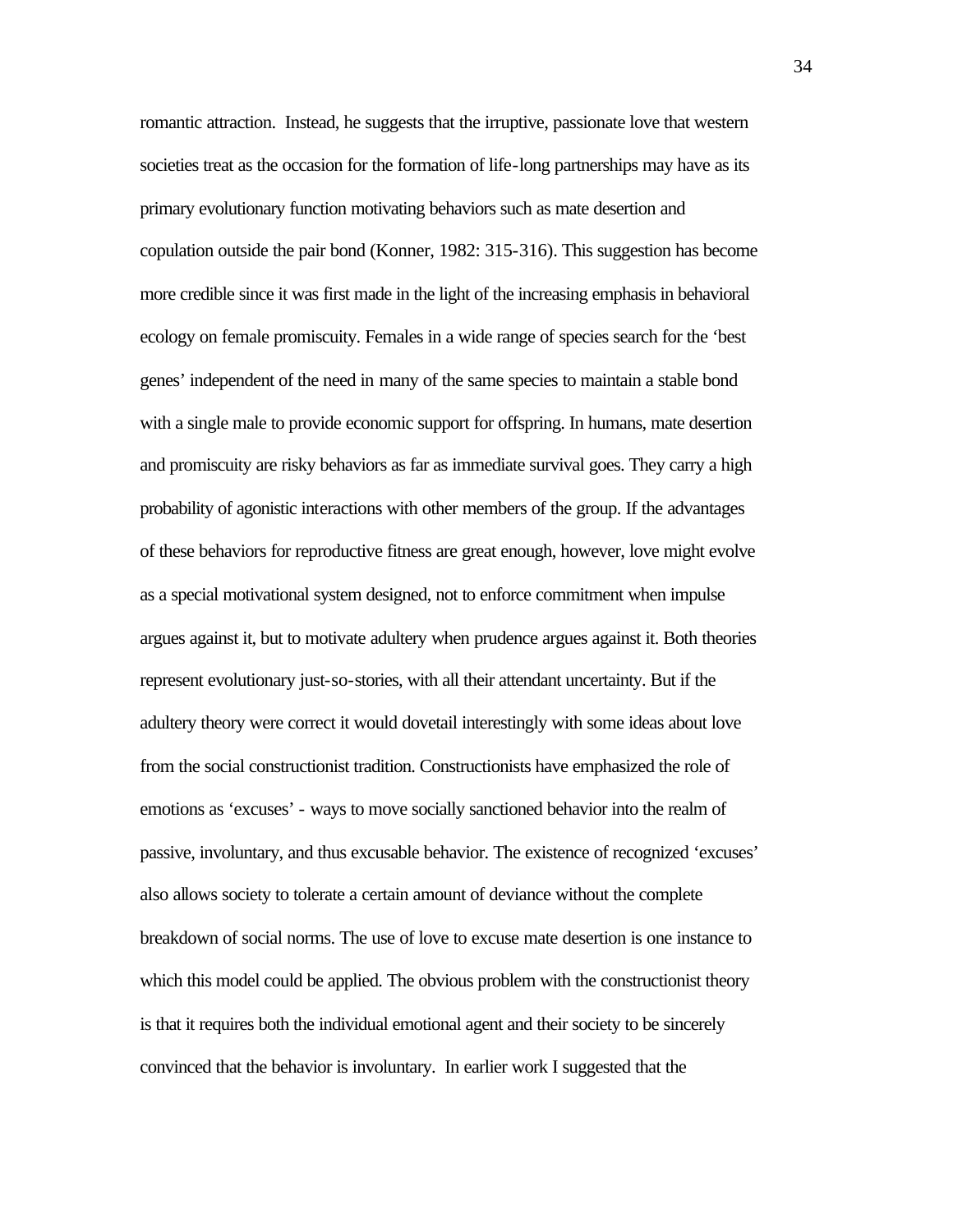internalization of a cultural model of behavior in childhood might do the requisite work of 'naturalizing' the behavior and making its function invisible to those who enact it <sup>6</sup>. If the adultery theory of the evolution of love is correct, however, then a process of this kind would have ample biological material to work with. It would simply be a matter of hyper-cognizing a certain kind of emotional experience and establishing cultural narratives in which it figures and which would be cited to explain, and implicitly excuse, desertion. The same narratives might serve the intra-personal function of allowing the individual to regard themselves as swept along by impersonal forces and thus maintain a positive self-image in the face of the damage caused to other people by their behavior.

The ideas of the last paragraph are grossly speculative. I include them merely to make a general, theoretical point about the impact of the Machiavellian emotion perspective on emotion theory. A Machiavellian perspective on the basic emotions would allow a much tighter integration of biological and cultural theories of emotion. This would be true even if Machiavellian processes are restricted to the management of emotional expression, so long as those processes occur as an intimate part of the evolved emotion system. The basic emotions represent some of the key building blocks of complex emotion episodes. These episodes are more than just the sum of their constituent parts, but they also, inevitably, reflect the nature of those parts. What we might learn from ethological work on the Machiavellian nature of emotional behavior in animal on the one hand and social transactional account of human psychologists on the other, is to stop contrasting

 $<sup>6</sup>$  For an analysis of social constructionism about emotion, see (Griffiths, 1997, Ch 6). The idea of love as a</sup> socially accepted excuse for adultery was first suggested to me by Peter Forrest.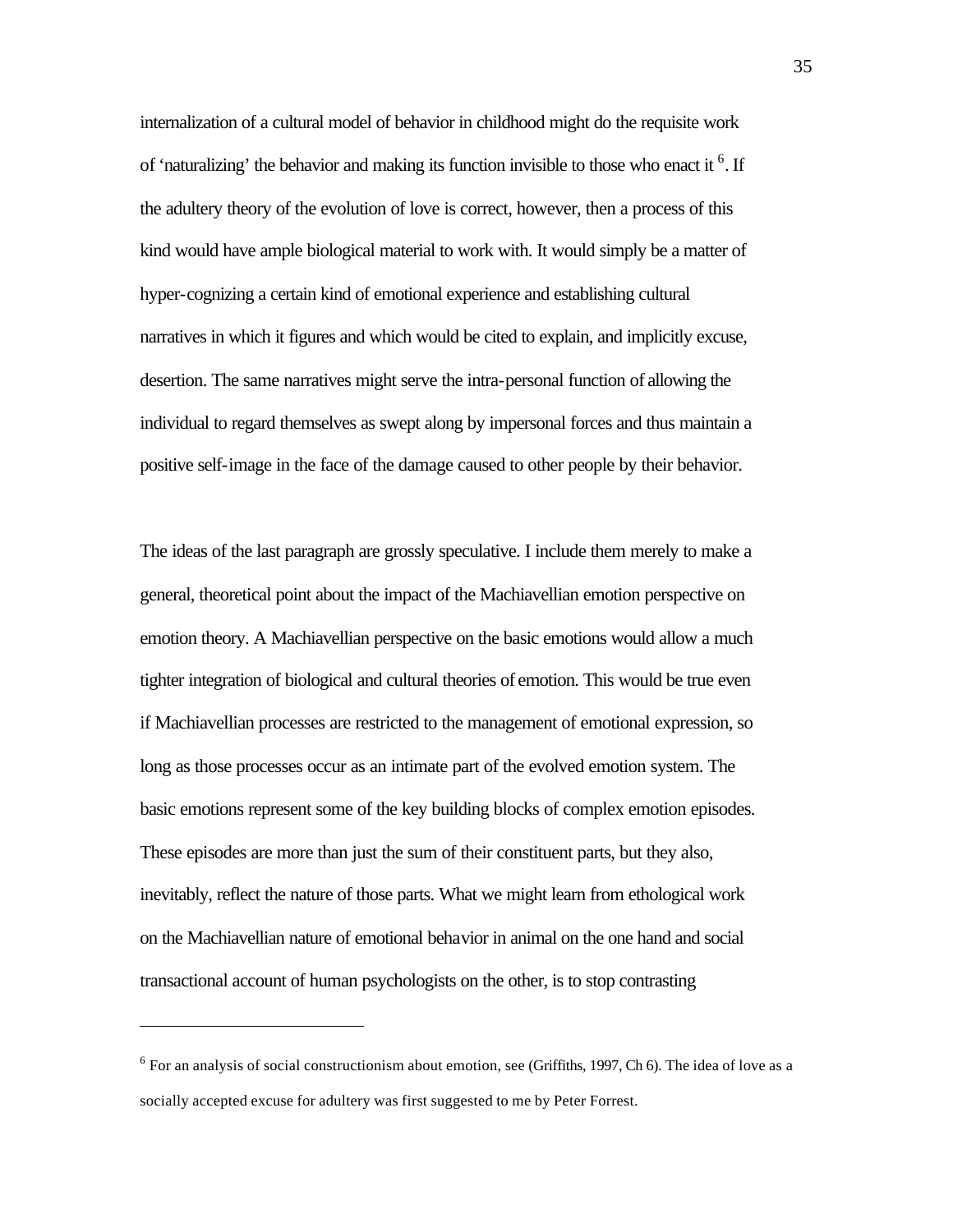spontaneous emotions with strategic, perhaps even manipulative, social interaction. Basic emotion processes and complex, culturally situated emotion episodes may, as it were, speak the same language. Emotion may be Machiavellian all the way down.

# **8. Conclusion**

I have suggested that the basic emotions may be ' Machiavellian' in their expression and possibly also in their production, meaning that they show an evolved sensitivity to strategically significant aspects of the organism's social context. The best evidence for this, I suggest, is the presence of sophisticated social cognition in animals, where it is problematic to postulate complex psychological processes such as self-deceit and pretence. What is plausible for animal emotion, I have argued, is also plausible for lowlevel processes in human emotion. Finally, I have suggested that some of the narratives about self-serving or manipulative emotion associated with social constructionist accounts of emotion are easier to believe if these emotion episodes have biological underpinnings that take account of the organism's strategic situation at a sub-personal level. My suggestion is analogous to Alfred Mele's recent suggestion that self-deception can be generated by a set of simple cognitive biases that produce the *appearance* of a person choosing to believe something they know to be false (Mele, 2001). Similarly, a strategically sensitive emotion system might give rise to emotion episodes that appear self-serving and manipulative without the agent forming a plan to pursue their social interests or engage in manipulation.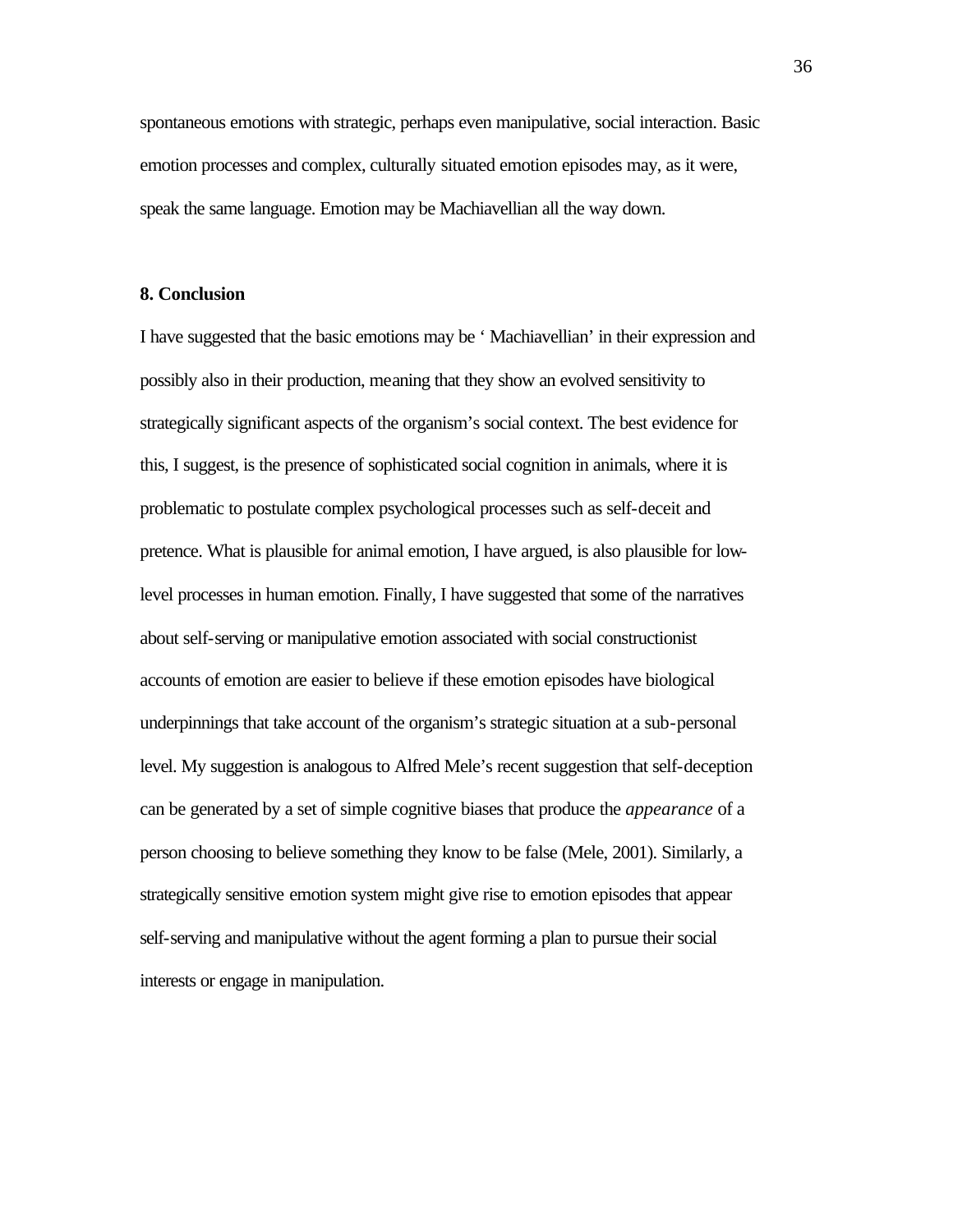## **Bibliography**

- Bavelas, J. B., Black, A., Chovil, N., & Mullett, J. (1990). Truth, lies and equivocations: The effects of conflicting goals on discourse. *Journal of Language and Social Psychology, 9*, 135-161.
- Buss, D. M. (2000). *The Dangerous Passion: Why Jealousy is as Essential as Love and Sex*. New York: Simon and Schuster.
- Byrne, R. W., & Whiten, A. E. (1988). *Machiavellian Intelligence*. Oxford, New York: Oxford University Press.
- Charland, L. C. (1995). Emotion as a natural kind: towards a computational foundation for emotion theory. *Philosophical Psychology, 8*(1), 59-84.
- Charland, L. C. (1997). Reconciling Cognitive and Perceptual Theories of Emotion: A Representational Proposal. *Philosophy of Science, 64*(4), 555-579.
- Chevalier-Skolnikoff, S. (1973). Facial expression of emotion in non-human primates. In P. Ekman (Ed.), *Darwin and Facial Expression: A Century of Research in Review* (pp. 11-89). New York and London: Academic Press.
- Cosmides, L., & Tooby, J. (2000). Evolutionary Psychology and the Emotions. In M. Lewis & J. M. Haviland-Jones (Eds.), *Handbook of the Emotions* (2 ed., pp. 91- 115). New York and London: Guildford Press.
- Damasio, A. R. (1994). *Descartes Error: Emotion, Reason and the Human Brain*. New York: Grosset/Putnam.
- Damasio, A. R. (1999). *The Feeling of What Happens: Body and Emotion in the Making of Consciousness*. New York: Harcourt Brace.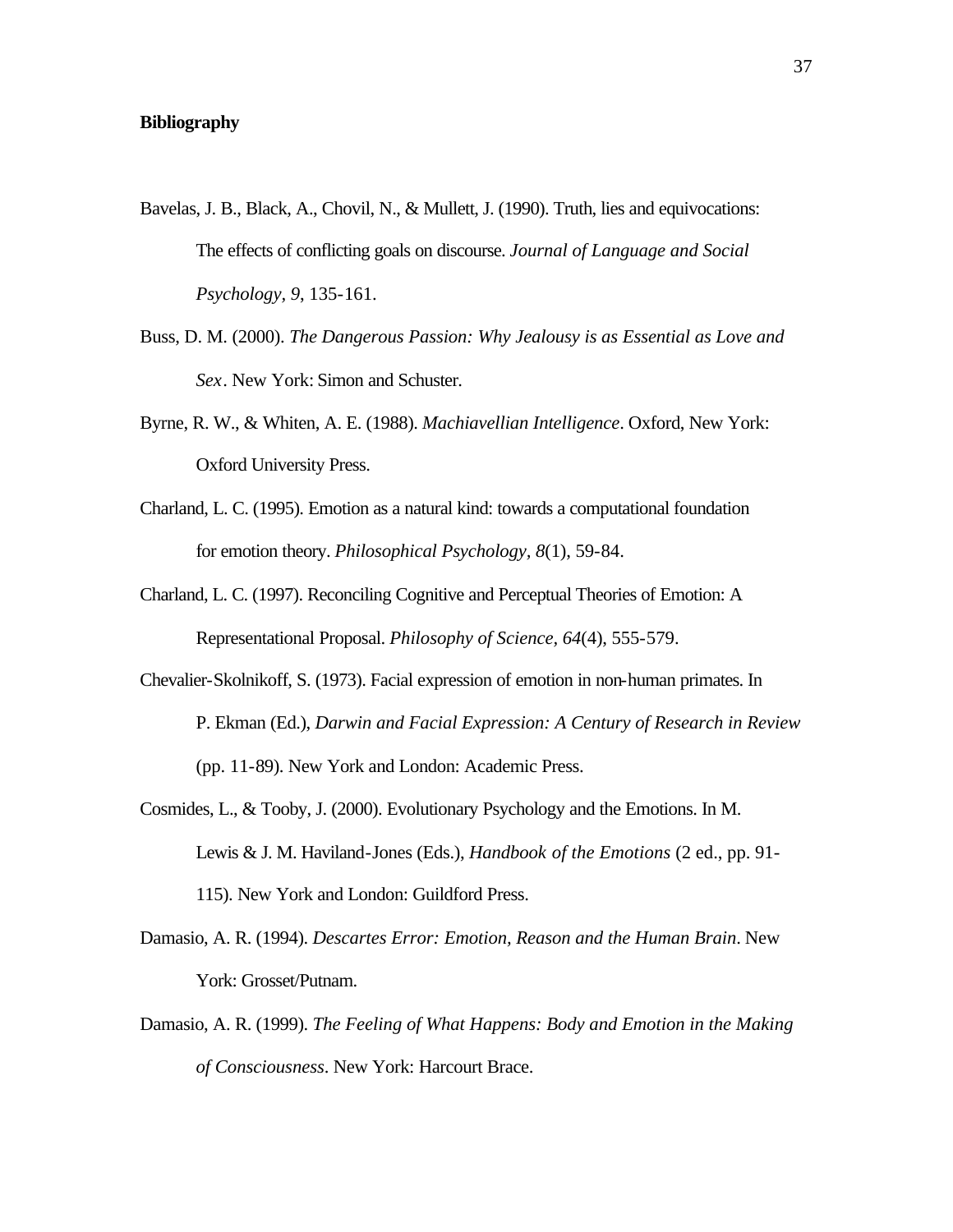- Darwin, C. (1872). *The Expressions of Emotions in Man & Animals* ( 1st ed.). New York: Philosophical Library.
- Deigh, J. (1994). Cognitivism in the theory of emotions. *Ethics, 104*, 824-854.
- Dretske, F. (1981). *Knowledge and the Flow of Information*. Oxford: Blackwells.
- Dretske, F. (1988). *Explaining Behaviour*. Cambridge, MA: Bradford/MIT.
- Eibl-Eibesfeldt, I. (1973). Expressive behaviour of the deaf & blind born. In M. von Cranach & I. Vine (Eds.), *Social Communication & Movement* (pp. 163-194). London & New York: Academic Press.
- Ekman, P. (1971). Universals and Cultural Differences in Facial Expressions of Emotion. In J. K. Cole (Ed.), *Nebraska Symposium on Motivation 4.* (pp. 207-283). Lincoln, Nebraska: University of Nebraska Press.
- Ekman, P. (1972). *Emotions in the Human Face*. New York: Pergamon Press.
- Ekman, P. (1980). Biological  $&$  cultural contributions to body  $&$  facial movement in the expression of emotions. In A. O. Rorty (Ed.), *Explaining Emotions* (pp. xxx-xxx). Berkeley: University of California Press.
- Ekman, P. (1999). Basic Emotions. In T. Dalgleish & M. Power (Eds.), *Handbook of Cognition and Emotion* (pp. 45-60). Chichester: John Wiley and Sons Co.
- Emery, N. J., & Amaral, D. G. (2000). The role of the amygdala in primate social cognition. In R. Lane & L. Nadel (Eds.), *The Cognitive Neuroscience of Emotion* (pp. 156-191). New York: Oxford University Press.
- Esteves, F., & Öhman, A. (1993). Masking the face: recognition of emotional facial expression as a function of the parameters of backward masking. *Scandinavian Journal of Psychology, 34*(1-18).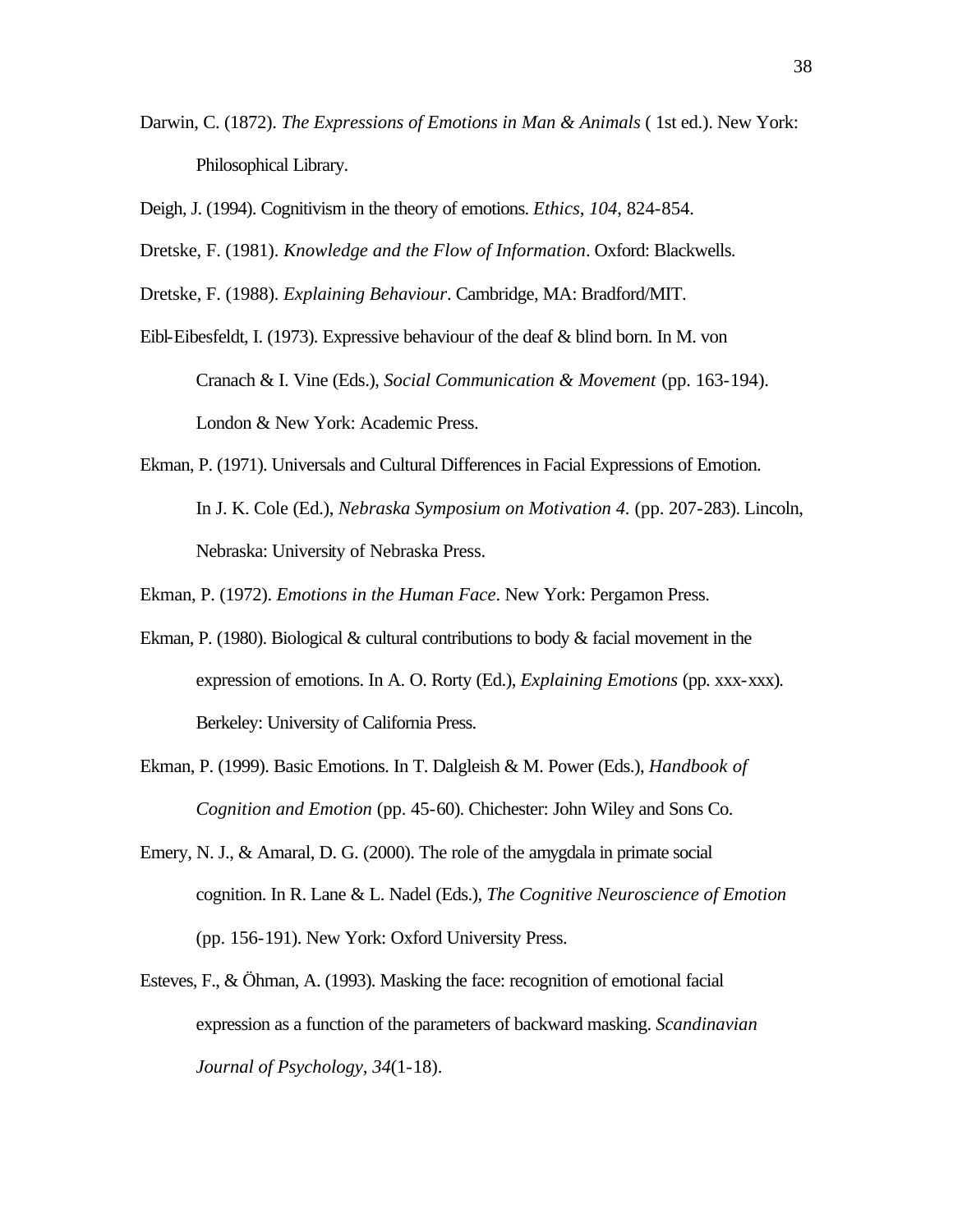- Fernández-Dols, J. M., & Ruiz-Belda, M.-A. (1997). Spontaneous facial behavior during intense emotional episodes: Artistic truth and optical truth. In J. A. Russell & J. M. Fernández-Dols (Eds.), *The Psychology of Facial Expression* (pp. 255-294). Cambridge: Cambridge University Press.
- Frank, R. H. (1988). *Passions Within Reason: The Strategic Role of the Emotions*. New York: Norton.
- Fridlund, A. (1994). *Human Facial Expression: An Evolutionary View*. San Diego: Academic Press.
- Fridlund, A. J. (1989). *Evolution and facial action in reflex, social motive, and paralanguage*.: University of California.
- Fridlund, A. J., Schaut, J. A., Sabini, J. P., Shenker, J. I., Hedlund, L. E., & Knauer, M. J. (1990). Audience effects on solitary faces during imagery: displaying to the people in your head. *Journal of Nonverbal Behaviour, 14(2)*, 113-137.

Frijda, N. H. (1986). *The Emotions*. Cambridge: Cambridge University Press.

- Gaulin, S. J. C., & McBurney, D. H. (2001). *Psychology: An Evolutionary Approach*. Upper Saddle River, NJ: Prentice Hall.
- Greenspan, P. (1988). *Emotions and Reasons:An Inquiry into Emotional Justification*. New York: Routledge.
- Greenspan, P. S. (1995). *Practical Guilt: Moral Dilemmas, Emotions, and Social Norms*. New York: Oxford University Press.
- Griffiths, P. E. (1989). The Degeneration of the Cognitive Theory of Emotion. *Philosophical Psychology, 2 (3)*, 297-313.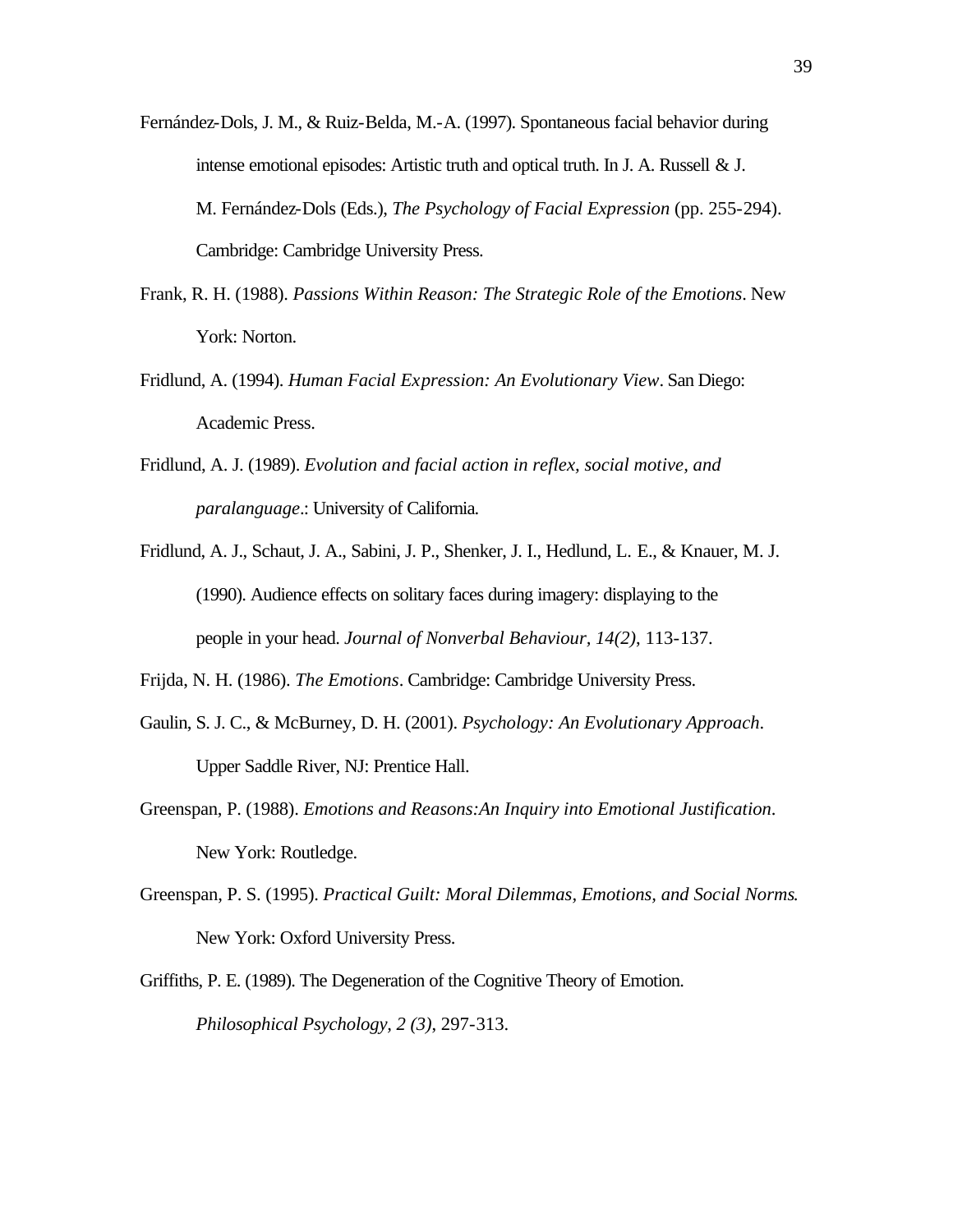- Griffiths, P. E. (1990). Modularity & the Psychoevolutionary Theory of Emotion. . *Biology & Philosophy, 5*, 175-196.
- Griffiths, P. E. (1997). *What Emotions Really Are: The Problem of Psychological Categories*. Chicago: University of Chicago Press.
- Griffiths, P. E. (2001). Emotion and Expression, *International Encyclopedia of the Social and Behavioral Sciences*.: Pergamon/Elsevier Science.
- Harlow, C. M. (Ed.). (1986). *From Learning to Love: The Selected Papers of H.F Harlow*. New York: Praeger.
- Hinde, R. A. (1956). Ethological Models and the Concept of 'Drive'. *British Journal for the Philosophy of Science, 6*, 321-331.
- Hinde, R. A. (1985a). Expression and Negotiation. In G. Zivin (Ed.), *The Development of Expressive Behavior* (pp. 103-116). New York: Academic Press.
- Hinde, R. A. (1985b). Was 'The Expression of Emotions' a misleading phrase? *Animal Behaviour*(33), 985-992.
- Izard, C. E. (1992). Basic emotions, relations amongst emotions and emotion-cognition relations. *Psychological Review, 99 (3)*, 561-565.
- Johnston, V. S. (1999). *Why we Feel: The new science of human emotions*.
- Konner, M. (1982). *The Tangled Wing: Biological Constraints on the Human Spirit*. London: William Heinemann Ltd.

Lazarus, R. S. (1991). *Emotion and Adaptation*. New York: Oxford University Press.

Lazarus, R. S. (1999). The cognition-emotion debate: a bit of history. In T. Dalgleish  $\&$ M. J. Power (Eds.), *Handbook of Emotion and Cognition* (pp. 3-19). Chichester, New York: John Wiley and sons.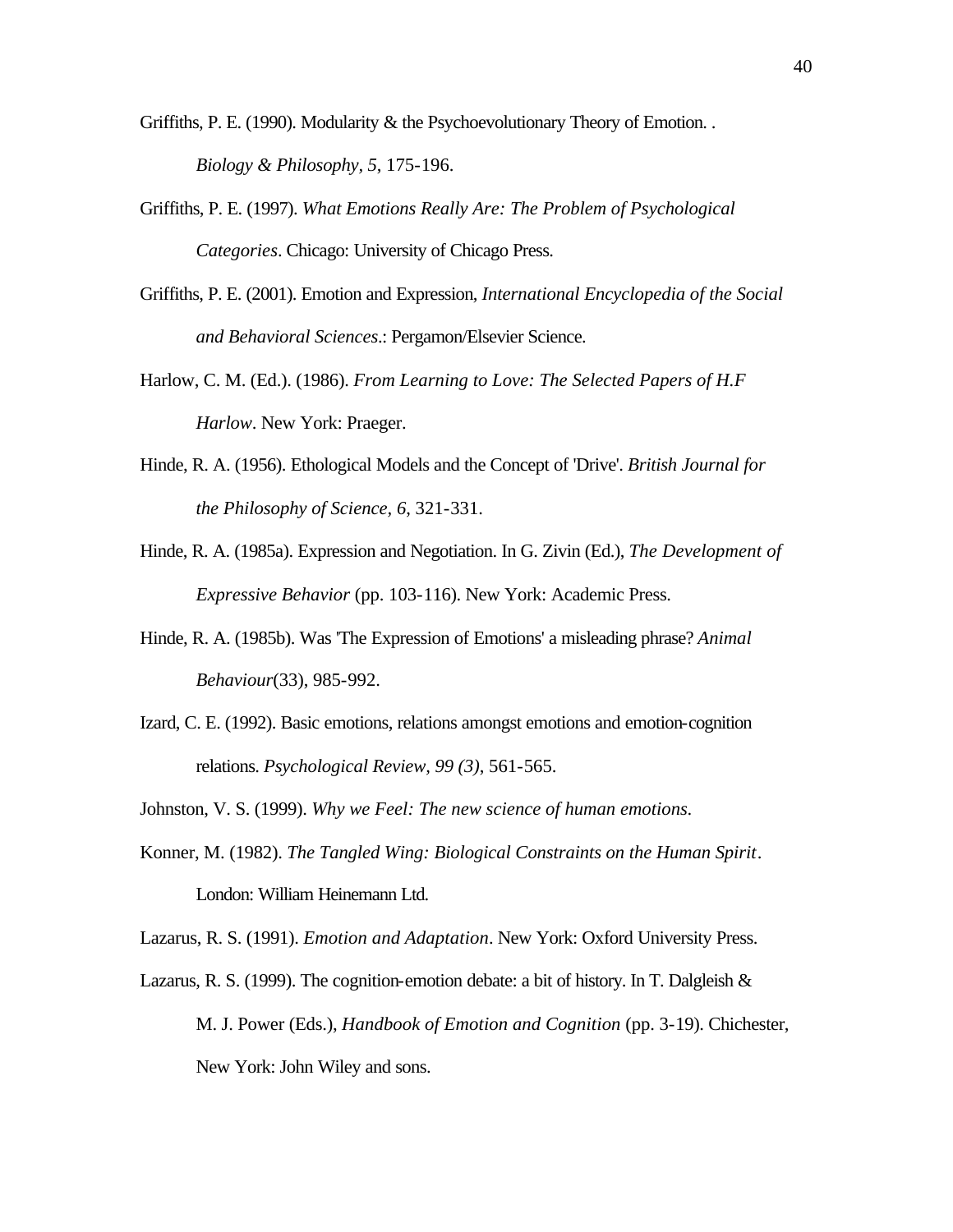- Lazarus, R. S., Coyne, J. C., & Folkman, S. (1984). Cognition, emotion & motivation: doctoring Humpty Dumpty. In K. Scherer & P. Ekman (Eds.), *Approaches to Emotions* (pp. 221-237). Hillsdale, New Jersey: Erlbaum.
- LeDoux, J. (1996). *The Emotional Brain: The Mysterious Underpinnings of Emotional Life*. New York: Simon and Schuster.
- LeDoux, J. E. (1993). Emotional networks in the brain. In M. Lewis & J. M. Haviland (Eds.), *Handbook of Emotions* (pp. 109-118). New York: Guildford Press.
- Lorenz, K. (1996). *The Natural Science of the Human Species: An Introduction to Comparative Behavioral Research. The Russian Manuscript (1944-1948)* (R. D. Martin, Trans.). Cambridge, Mass: MIT Press.
- Mandler, G. (1984). *Mind and Body: The Psychology of Emotion and Stress*. New York: Norton.
- Mason, W. A. (1985). Experiential influences on the development of expressive behaviors in Rhesus monkeys. In G. Zivin (Ed.), *The Development of Expressive Behavior* (pp. 117-152). New York: Academic Press.
- Mele, A.R. (2001). *Self-Deception Unmasked.* Princeton: Princeton University Press.
- Millikan, R. G. (1984). *Language, Thought & Other Biological Categories*. Cambridge, Mass.: M.I.T. Press.
- Nussbaum, M. C. (2001). *Upheavals of Thought : The Intelligence of Emotions*. Cambridge, New York: Cambridge University Press.
- Öhman, A. (1986). Face the beast and fear the face: animal and social fears as prototypes for evolutionary analyses of emotion. *Psychophysiology, 23*, 123-145.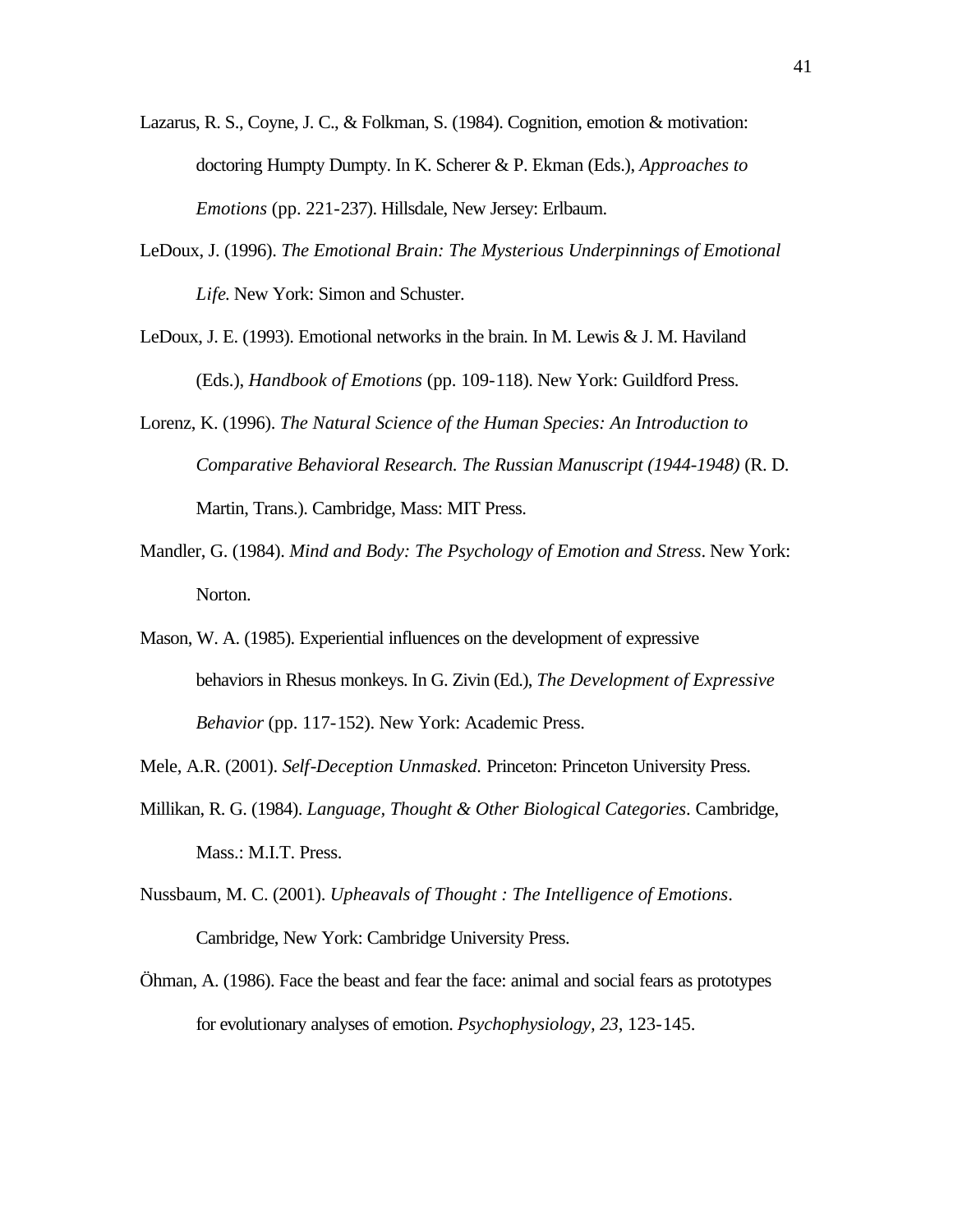- Öhman, A. (1999). Distinguishing Unconscious from Conscious Emotional Processes: Methodological Considerations and Theoretical Implications. In T. Dalgleish & M. J. Power (Eds.), *Handbook of Emotion and Cognition* (pp. 321-352). Chichester: John Wiley and sons.
- Öhman, A. (2002). Automaticity and the amygdala: Nonconscious responses to emotional faces. *Current Directions in Psychological Science, 11*(2), 62-66.
- Öhman, A., & Soares, J. J. F. (1994). Unconscious anxiety: phobic responses to masked stimuli. *Journal of Abnormal Psychology, 102*, 121-132.
- Parkinson, B. (1995). *Ideas and Realities of Emotion*. London and New York: Routledge.

Prinz, J. (Forthcoming). *Emotional Perception*. Oxford: Oxford University Press.

- Rozin, P. (1976). The evolution of intelligence & access to the cognitive unconscious. In J. M. Sprague & A. N. Epstein (Eds.), *Progress in Psychobiology & Physiological Psychology* (Vol. 6, pp. 245-281). New York: Academic Press.
- Salovey, P., Bedell, B. T., Detweiler, J. B., & Mayer, J. D. (2000). Current Directions in Emotional Intelligence Research. In M. Lewis & J. M. Haviland-Jones (Eds.), *Handbook of Emotions* (2 ed., pp. 5-4-520). New York: Guildford Press.
- Sartre, J. P. (1962). *Sketch for a Theory of the Emotions* (P. Mairet, Trans.). London: Methuen.
- Scherer, K. R. (1999). Appraisal Theory. In T. Dalgleish & M. J. Power (Eds.), *Handbook of Emotion and Cognition* (pp. 637-663). Chichester: New York.
- Solomon, R. C. (1993). The philosophy of emotions. In M. Lewis & J. M. Haviland (Eds.), *Handbook of Emotions* (pp. 3-15). New York: Guildford.